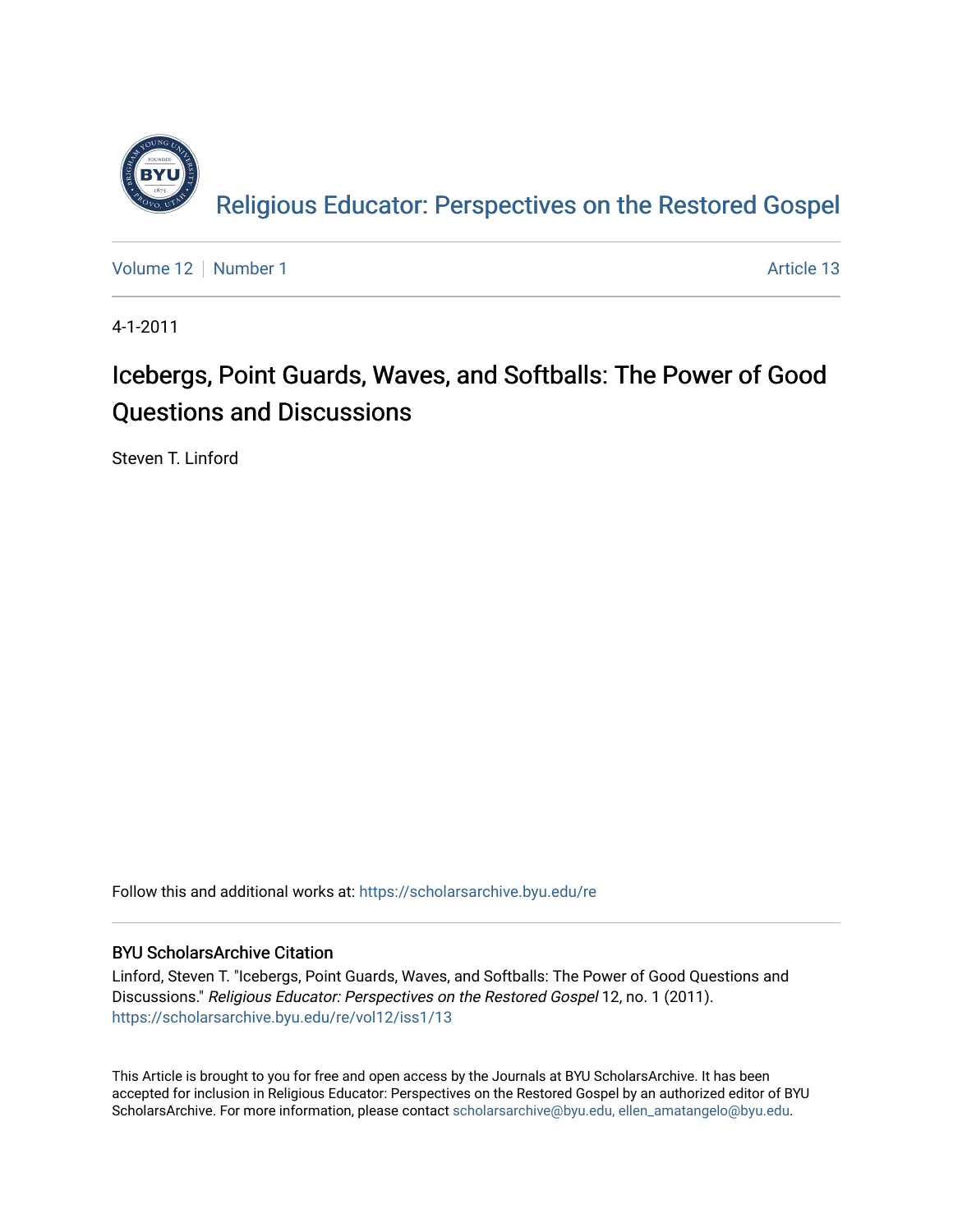

Icebergs, point guards, waves, and softballs are analogies that aid teachers in asking good questions and directing effective discussions to encourage meaningful participation.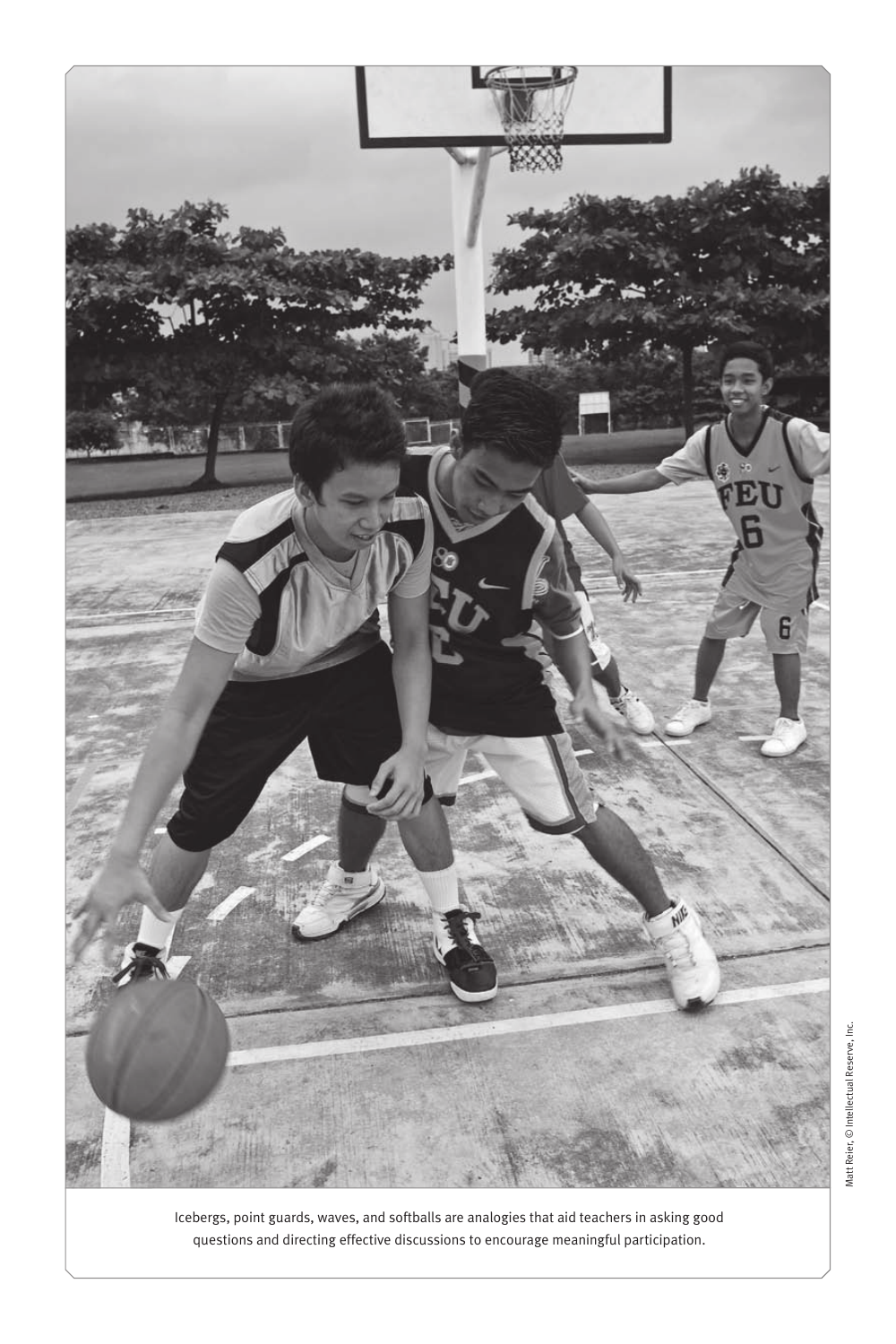# *Icebergs, Point Guards, Waves, and Softballs: The Power of Good Questions and Discussions*

steven t. linford

Steven T. Linford *(linfordst@ldschurch.org)* is a preservice trainer in the Seminary Teacher Training Office at BYU.

What do icebergs, point guards, waves, and softballs have to do with asking good questions and directing effective discussions? They are analogies that can help teachers ask better questions and direct more insightful and inspiring discussions. These analogies will be presented along with principles and practices that can help teachers. The *Teaching the Gospel* handbook states, "Effective teaching is edifying teaching, and people are more likely to be edified when they participate in learning under the influence of the Spirit. . . . Asking good questions and directing effective discussions are primary ways to encourage that participation."<sup>1</sup>

If asking good questions and directing effective discussions are primary ways to encourage meaningful participation, then what constitutes a good question? *Teaching the Gospel* suggests that teachers should "*ask questions that stimulate thinking and encourage student response*. Questions can be asked that lead students to search for information, analyze what they are studying, or help them apply it in their own lives." Furthermore it suggests, "Teachers should avoid questions that can be answered with a simple 'yes' or 'no' or where the answer is so obvious the students are not motivated to think about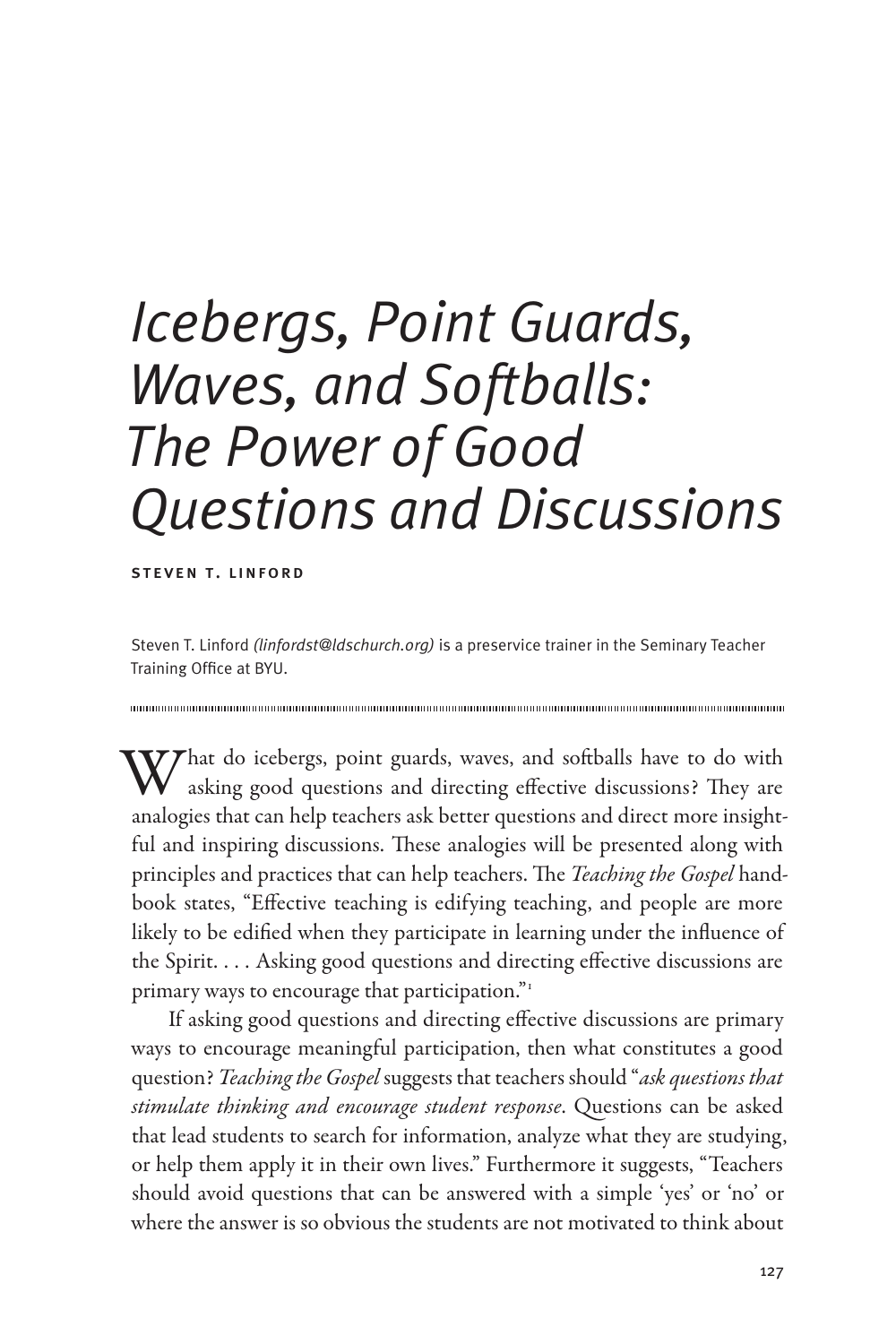it." It also adds, "Good questions require students to search the scriptures for the answer and to seek the Spirit's help." According to this handbook, good questions "ask students to apply what they have learned from the verses," draw comparisons of "a person or an event in one part of the scriptures to another person or event somewhere else." In sum, "Good questions are the very heart of good discussions."<sup>2</sup>

Elder Richard G. Scott stated, "It is imperative that we use our every capacity to stimulate students to think." He continued, "Ask carefully formulated questions that stimulate thought. Even if the responses are not perfect, they will increase the probability that important lessons will be learned."<sup>3</sup> As students respond to questions and share what they think, they are much more likely to retain the lessons that are being discussed. Furthermore, as they verbally participate, the lesson is retained longer in the storage of their mind. Most importantly, by sharing what they know and feel, students can have their words driven deep into their hearts by the Holy Ghost.

In addressing the importance of asking good questions, President Henry B. Eyring gave the following counsel:

Now, I suggest one more routine tool that we might use more effectively: to ask and to answer questions is at the heart of all learning and all teaching. . . . Some of those questions require only an answer of fact taken from memory: "Who was the father of Helaman?" or "Unto whom is this land consecrated?"

But some questions invite inspiration. Great teachers ask those. That may take just a small change of words, an inflection in the voice. Here is a question that might not invite inspiration: "How is a true prophet recognized?" That question invites an answer which is a list, drawn from memory of the scriptures and the words of living prophets. Many students could participate in answering. Most could give at least a passable suggestion. And minds would be stimulated.

But we could also ask the question this way, with just a small difference: "When have you felt that you were in the presence of a prophet?" That will invite individuals to search their memories for feelings. After asking, we might wisely wait for a moment before calling on someone to respond. Even those who do not speak will be thinking of spiritual experiences. That will invite the Holy Ghost. Then, even if no one should speak, they will be ready for you to bear quiet testimony of your witness that we are blessed to live when God has called prophets to guide and teach us.4

In speaking of the importance of asking good questions, Chad H. Webb, administrator of Seminaries and Institutes, stated, "Another teaching practice that is crucial to inviting the Spirit is to ask good questions. This is especially true with questions that cause our students to think about their experiences with gospel principles or that cause them to reply with testimony. Questions like 'When have you been blessed by being obedient to that commandment?'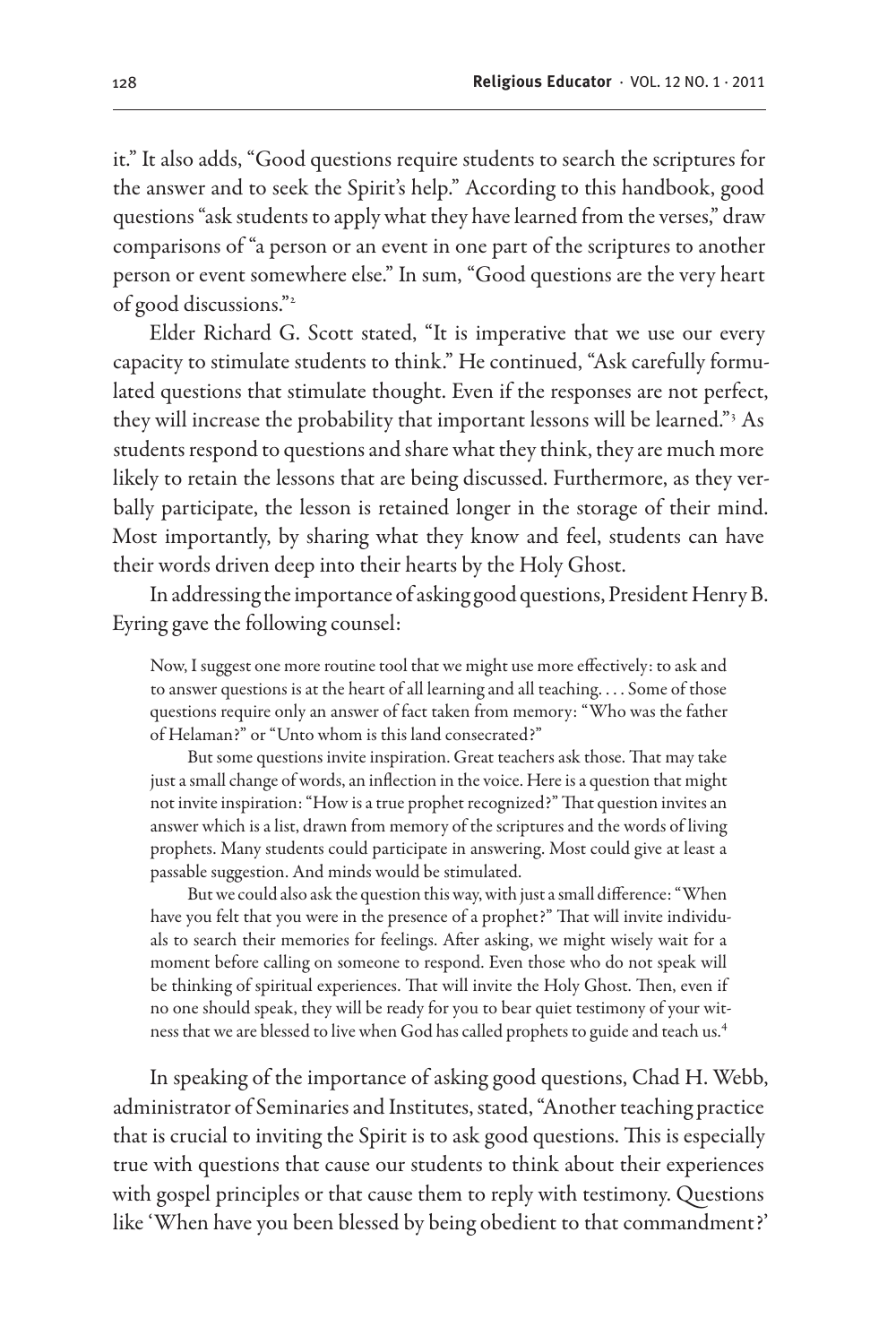or 'Why do you believe that principle is true?' *will often cause our students to respond by expressing their gratitude to the Lord and their testimonies of gospel principles*. Good questions are simple yet powerful ways to invite the Holy Ghost to witness to our students."<sup>5</sup>

The following is a list of questions that, when asked, can provide an opportunity for students to "search their memory for feelings" and to "express their gratitude to the Lord and their testimonies of gospel principles":

- When have you seen, felt, or experienced this principle in your life?
- What difference has this principle made in your life?
- • How has living this principle helped you (or someone you know)?
- What evidence have you seen in your life that this principle is true?
- When have you been blessed by being obedient to this commandment?
- How do you know that what we have talked about is true?
- Why is this meaningful to you? Why is this important to you?
- How has knowing this principle helped you in your life?
- Why do you believe this principle is true?
- • Would you explain how understanding this principle makes you feel gratitude for the Lord?

Certain types of questions can help students share positive examples of people they know who are living the discussed principle. By having students share examples of those they personally know who live the principle with excellence, students will feel the Spirit and hopefully receive encouragement to more fully live that truth. Most importantly, these questions can help students consider how they can better influence or serve other people, especially family members, as they more fully apply and live gospel principles.<sup>6</sup> Note the following examples of questions that assist students in sharing and applying the positive qualities of people they know:

- Do you know anyone who exemplifies this principle?
- Do you know anyone in your family, among your friends, or at your school who is an excellent example of living this principle?
- What did you learn from the example of (Nephi) that you could apply to your own life?
- Why is this principle important and critical in your life right now?
- How will living this principle help you to strengthen your family?

Students seem to enjoy speaking about those they know who are great examples, especially friends, classmates, leaders, and parents. As students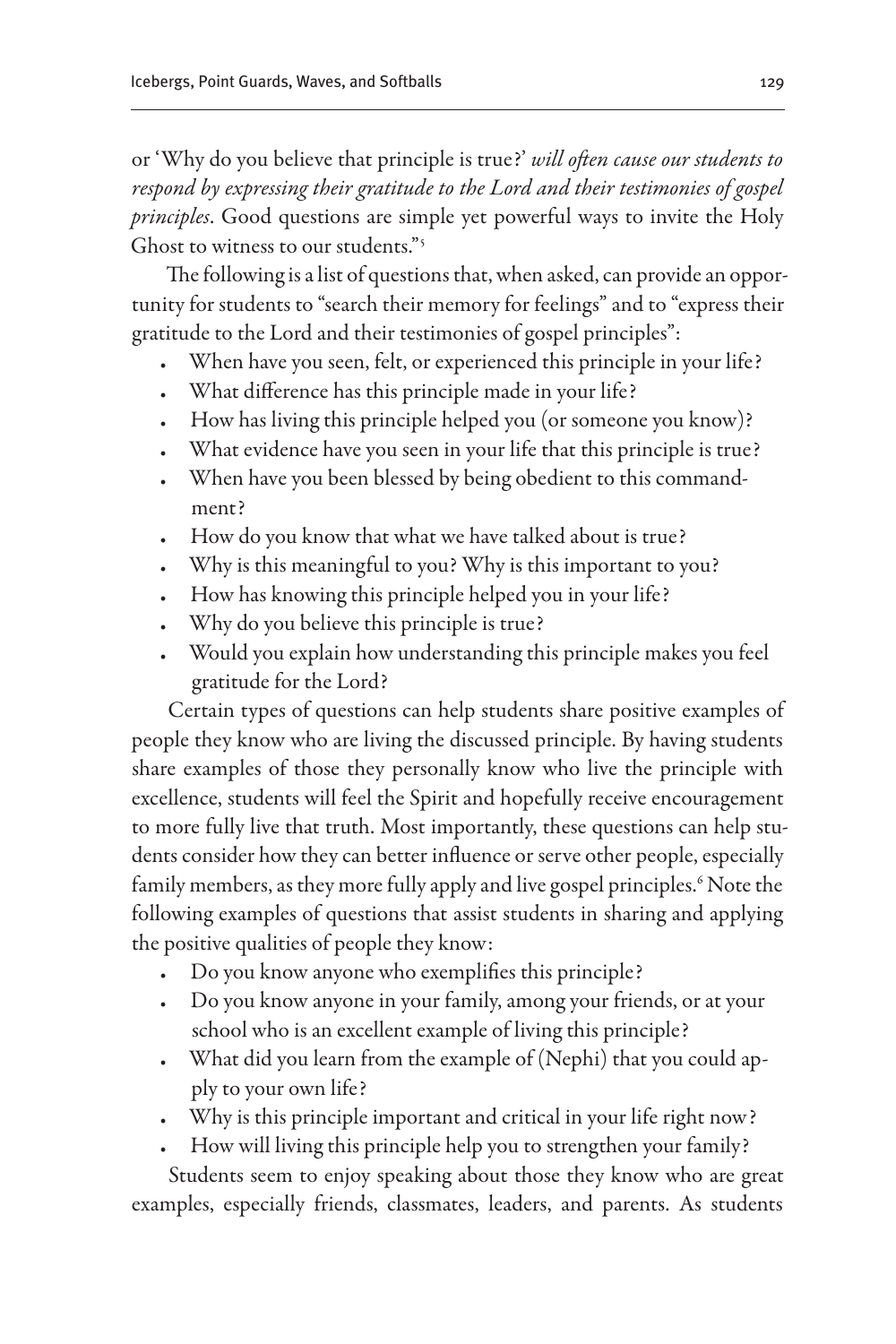discuss these testimony-fortifying examples, they are often edified, especially as we connect them to the perfect life of the Savior. Furthermore, seeing positive examples of others living the gospel can help students "more easily understand how gospel principles can be applied in their own lives."7 As we apply truth, we are prone to make the vital choices in our life in accordance with our Heavenly Father's will.

"Appropriate questions," according to Elder Scott, "lead a student to think about doctrine, appreciate it, and understand how to apply it in his or her personal life."8 In addition, the *Teaching and Learning Emphasis*, which gives direction to seminary and institute teachers and leaders, adds, "Applying gospel principles brings promised blessings, deepens understanding and conversion, and helps us become more like the Savior."9 Nephi also shared benefits of applying gospel principles when he said he "did liken all scriptures unto us that it might be for our profit, and learning, . . . that [we] might have hope" (1 Nephi 19:23–24).

The following types of questions, when utilized, provide an opportunity for students to share *how* they have come to know a principle is true, and to help those who are struggling to understand, accept, or live a principle. As students hear their classmates bearing testimony of what they know is true, as well as how they came to know it, a seed can be planted in the hearts of the listeners, which can "begin to swell," "enlarge [their] soul," and "enlighten [their] understanding" (Alma 32:28). Examples of these types of questions are:

- How have you come to know this principle is true?
- What helps you to live this principle?
- • What counsel would you give to someone who is struggling to accept or live this principle?

When using questions addressed to those who are struggling, teachers need to be sensitive to those students who do not feel like they have received a witness of truth. Students might feel that the reason they have not received a witness is that something is wrong with them, or that Heavenly Father might not love them as much as others, and so on. It is good to remind students that we all receive the Spirit in different ways<sup>10</sup> and that we can and do receive revelation but do not always recognize it as such.11 We can also provide the encouragement to continue qualifying for the Spirit through obedience (see John 7:17), the testimony that the Lord loves us and will help us, and the counsel to not give up asking for his guidance and for help to recognize it when it comes.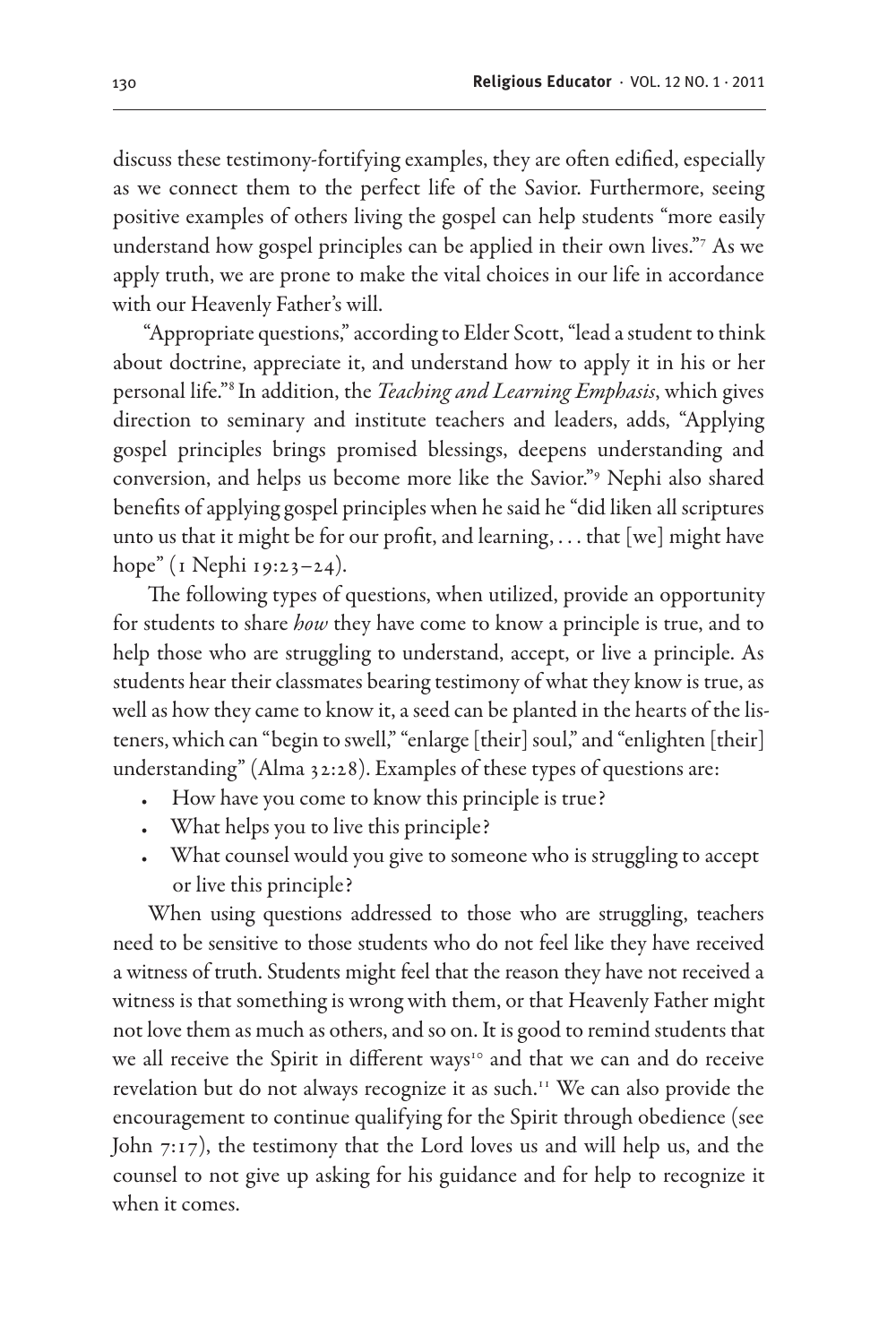In constructing questions, it is wise for the teacher to ponder and prepare questions before the class begins. Meaningful questions are often best formulated during a contemplative time of preparation, and the best questions are received by revelation. That is not to say that the Lord will not give us these questions in our mind, "in the very hour, yea, in the very moment" of our need (D&C 100:6). He has and he will, especially after we have done all we can do (see 2 Nephi 25:23) and have followed his command to "treasure up in your minds continually the words of life" (D&C 84:85). In short, as we consistently pay the price in preparation, the Lord will reveal to us those questions that will benefit and bless our students the most.

#### **Icebergs: Follow-up Questions**

Sometimes a student shares a thought, but the teacher senses there is more the student could share. The portion of information the student initially shares might be compared to the tip of an iceberg: there is much more beneath the surface. A simple follow-up question will provide an opportunity for the student to descend from "surface-level" answers to the deeper, more meaningful thoughts and feelings. When this appropriately happens, students will disclose magnificent and monumental portions of the iceberg that can lift and edify students in the classroom.

One teacher shared an experience he had in class after he had heard the iceberg analogy. He was discussing with his students times when they had seen a source of true power. One young man, who rarely commented in class, raised his hand and said, "I have learned that priesthood power is power from God." The teacher said he actually visualized an iceberg and then said, "Danny, it sounds like you know what you are talking about. Would you tell us more?" Danny continued, "When my little sister was born, she was born with many health complications. The doctors said she wouldn't live for even one hour." Then he added, "Then she died, and my dad blessed her, and she started to live again." Concluding, he said, "She is nine years old now."

After Danny had shared this experience, the teacher stated that a powerful feeling had entered the room. He looked at his students and asked, "Does anyone else know that priesthood power is the true power of God?" Amber raised her hand and said, "I have never had an experience like that, but when Danny was talking, I know I felt the Spirit." The teacher later commented that, just as Danny looked back to the time his father blessed his sister as a day his testimony of the priesthood was strengthened, Amber would most likely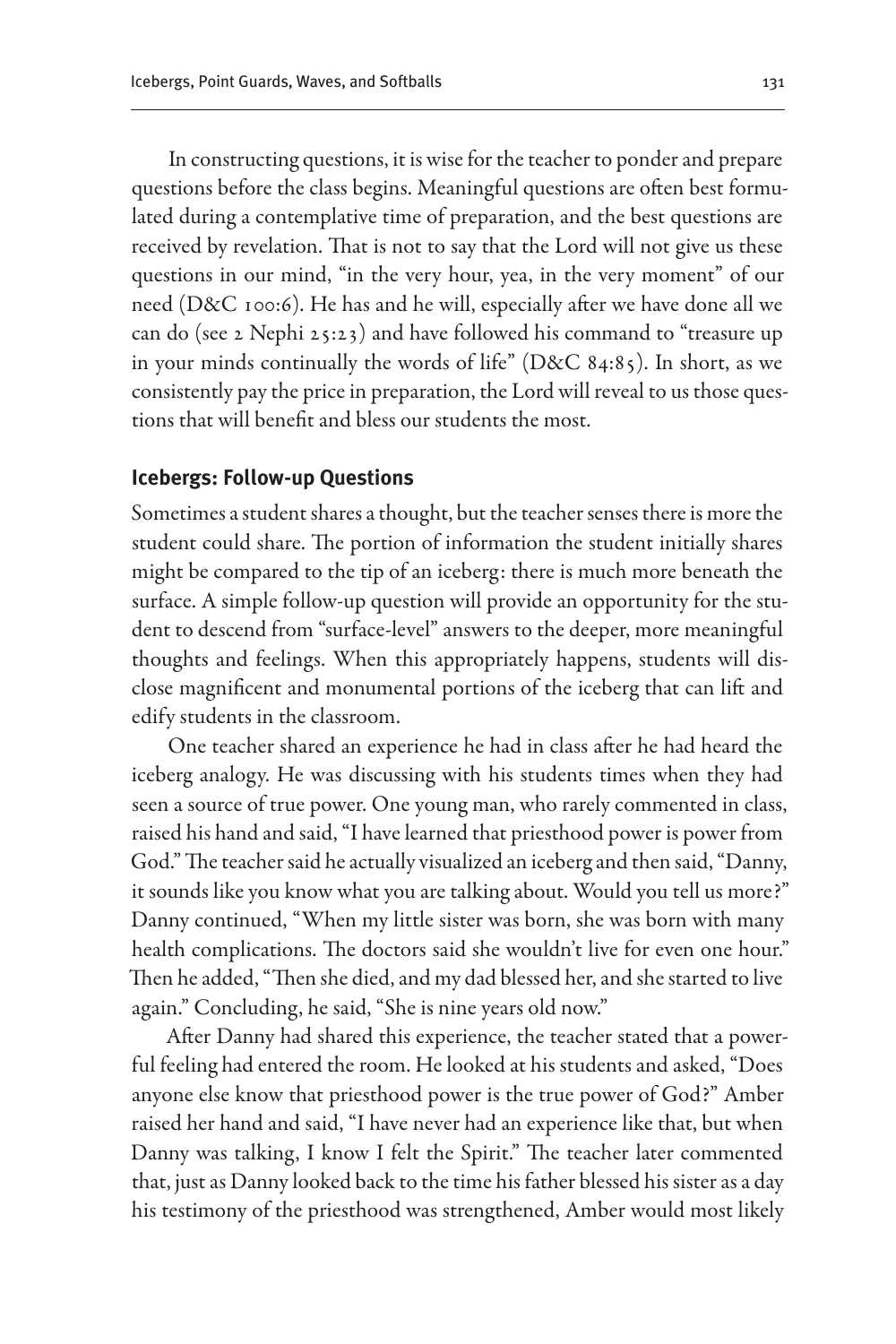look back to that day in seminary as a day her testimony of the priesthood was also strengthened.

Imagine if the teacher had not asked Danny the follow-up question. A meaningful, faith-fortifying opportunity definitely would have been lost. Contrast the previous experience with another occurrence a friend of mine observed in a seminary classroom a few years ago. During class a young woman raised her hand and made the comment, "I have just learned for myself that Gordon B. Hinckley is a true prophet of God!" The teacher looked at her and said, "That's great—now back to my story." An opportunity was lost (hopefully, the teacher asked her the next class period to elaborate). A simple follow-up prompt, such as "Please tell us more," would have given her an opportunity to disclose the rest of the iceberg—in this case, a life-changing event. She had just learned for herself that we have a prophet of God on the earth!

I am certain that in classes I have taught I have missed many opportunities similar to this one. It is imperative, however, that teachers recognize such golden opportunities when they come and ask the appropriate questions that will lead to responses that inspire, uplift, and encourage those who are listening.

The following are examples of follow-up statements and questions that can be effective in encouraging students to appropriately share additional meaningful thoughts and feelings:

- Please tell us more.
- Teach us.
- Please explain.
- Please give us an example.
- What do you mean by that?

Another type of follow-up question helps students move from sharing experiences and thoughts to testifying about truth. After a student shares a poignant, faith-promoting experience a teacher can ask: "How has this experience strengthened your testimony of Jesus Christ?" or, "How has knowing this strengthened your faith or testimony?" Another question that can lead to fruitful answers is, "What have you learned about Heavenly Father (or Jesus Christ) from this experience?" Such questions frequently lead to responses that are filled with pure testimony. At these times, the outcomes listed in Doctrine and Covenants 50:22, of understanding, edification, and rejoicing are often realized. These questions include: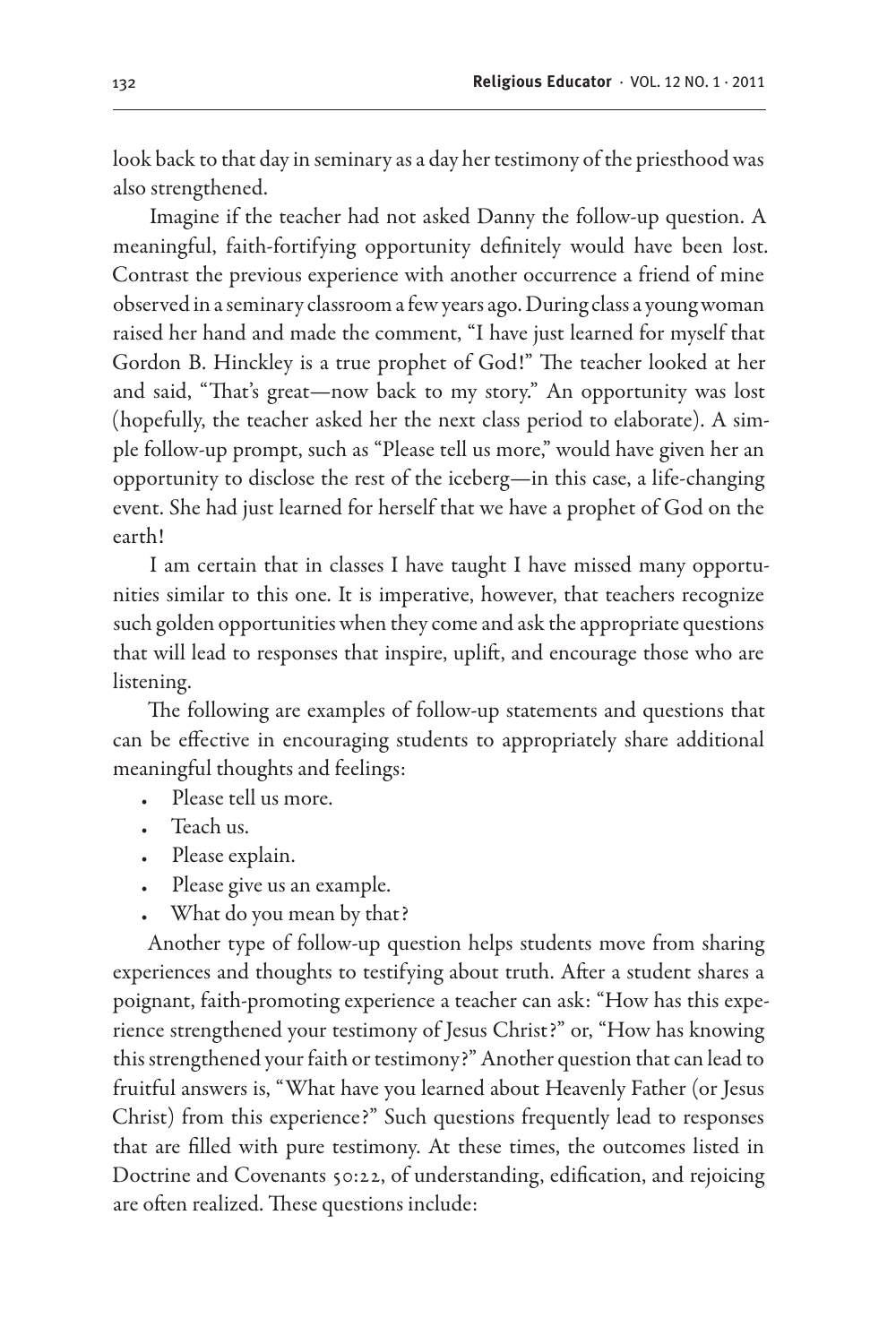- How has this experience strengthened your testimony of Jesus Christ?
- How has this experience strengthened your faith?
- What have you learned about Heavenly Father from this experience?
- What have you learned about Jesus Christ from this experience?
- How has studying this increased your testimony of the Atonement?
- How does that make you feel about your Heavenly Father? Jesus Christ?

Anytime we speak with reverence and gratitude about our Heavenly Father, His Son Jesus Christ, or the Atonement, the outcome is power. In teaching of the importance of testifying of the Savior, President Eyring observed, "One of the offices of the Holy Ghost is to testify of the Savior and His work. There are many true things you can choose to say to your child or to your student. The Spirit testifies of all truth. And yet the surest way I know to have the Spirit come to verify what you say is to testify of the Savior. So, when the person you love and serve feels the Spirit as you testify of the Savior, it strengthens their faith. They then are more likely to choose to testify of their growing faith in Him and His works. And when they do, the Spirit will confirm what they say to those who hear them. And it will reinforce their own faith $"$ <sup>12</sup>

As students respond to the invitation to bear testimony it can have a strengthening effect on them. President Boyd K. Packer said, "Oh, if I could teach you this one principle. A testimony is to be *found* in the *bearing* of it!"13 In adding to this principle, President Packer said on another occasion, "There are two dimensions to testimony. The one, *a testimony we bear to them*, has power to lift and bless them. The other, infinitely more important, *the testimony they bear themselves*, has the power to redeem and exalt them. You might say they can get *a* testimony from what we say. *The* testimony comes when they themselves bear a witness of the truth and the Holy Ghost confirms it to them." $14$ 

#### **Point Guards: Effective Discussions**

*Teaching the Gospel* states, "Good questions are at the very heart of good discussions."15 This handbook also clarifies that, "A good discussion can help students learn the value of personal inquiry in their own lives. They need to learn how to ask for help from the Lord and then to search for answers." Furthermore the handbook reads, "A stimulating discussion is also a way to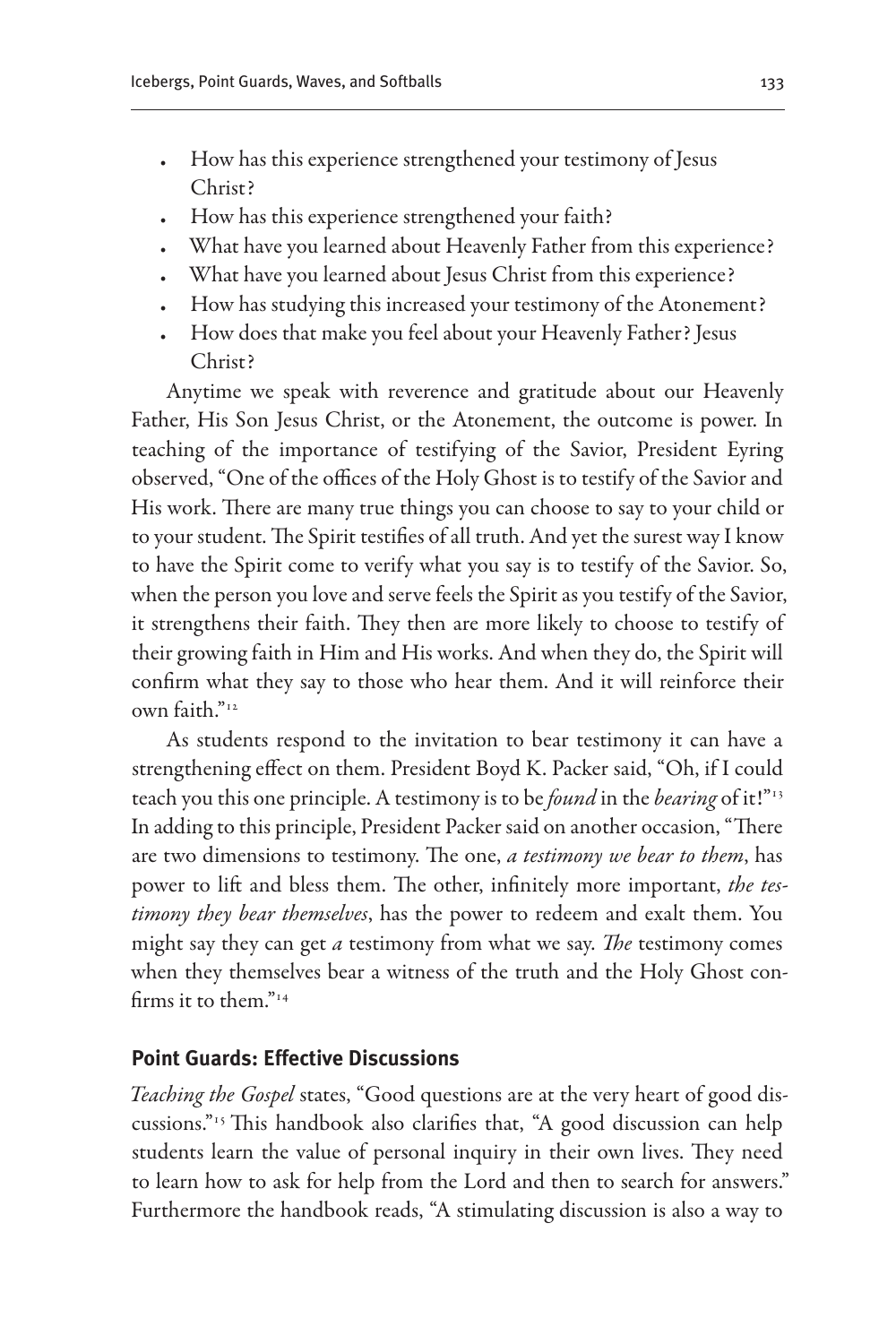create learner readiness and help students apply what they learn."16 Hence, directing effective discussions allows the students and teacher to learn from each other in a setting where the Holy Ghost is active so that "all will be edified of all" (D&C 88:122). Elder Joseph B. Wirthlin stated the following pertaining to the effectiveness of discussions: "The more class members . . . discuss what the gospel actually means in their lives, the more will be their inspiration, growth, and joy as they try to solve their personal concerns and challenges."17

One way to direct an effective discussion is through redirecting questions to other students in the class. For example, when a student shares a poignant insight, a teacher can then turn to another member of the class and say, "John, what can you add to what we just heard?" or "Sarah, would you tell us what you feel?" The implementation of this teaching practice is like a point guard distributing the ball to members of his team. When the teacher asks a question, it is like he passes the ball to a student who in turn answers the question and then passes the ball back to the teacher. The teacher then looks at another student and distributes the ball to him or her, and this exchange can be repeated for the duration of the discussion. As teachers redirect questions to other students, the effect it has on the team or members of the classroom is significant. There is something good that happens inside the classroom. Participation is broadened and the discussion is deepened. There is also an increased feeling of unity and strength as students get to know each other better and as they listen to and learn from one another.

One day, as I was teaching a class at the Orem Institute, my friend (whom I consider a master teacher) was observing me. He silently sat in the back of my classroom and watched my lesson as I taught a scripture block from the Book of Mormon. Following my class, I asked him for some feedback or suggestions that he thought would improve my teaching. He shared with me one thought that has really helped me as I ask and redirect questions to other students. He said, "I know you have students who won't always raise their hands to respond but who will have things to share if you will ask them." He added, "Watch their eyes; you will see it; you will just know it."

I have since learned how to watch my students' eyes, and have discovered that what my friend taught me is true—you *can* see it in their eyes when students have something insightful or inspiring to add. Sometimes the students give it away through nodding their heads affirmatively to what is being shared. As teachers, we can see and know by discernment when the Holy Ghost has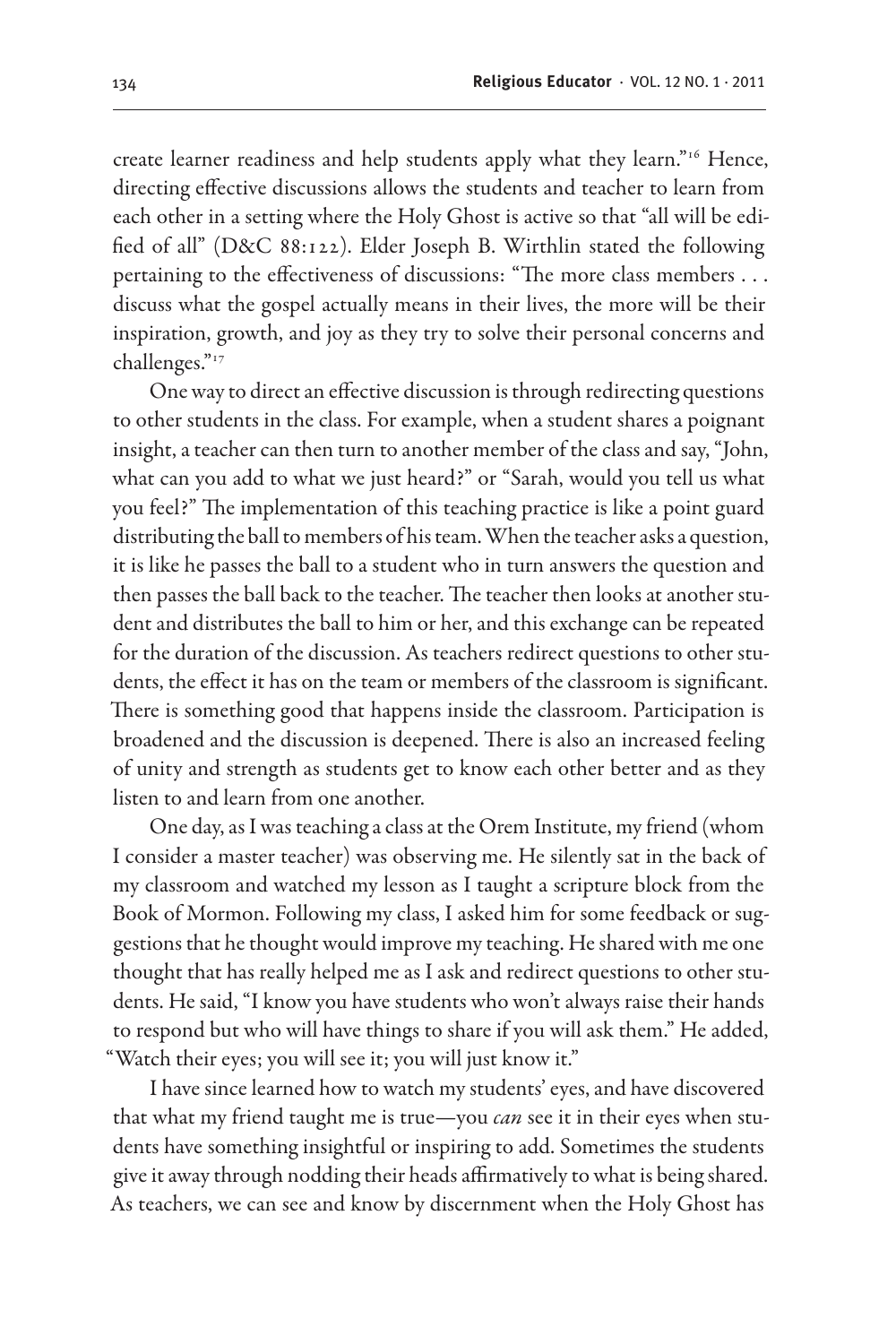shared something with the student that may be appropriate to share with the class. Since that time, as I have watched my students' eyes and called on them in my institute and BYU religion classes, I will receive an occasional "I don't know," but the vast majority of the time the student will share helpful and inspiring thoughts and feelings, which adds power to the class.<sup>18</sup>

The following are examples of questions that redirect or bridge to other students:

- Who would be willing to add to what was just shared?
- How is what was shared the same or different with you?
- Is there anyone else who would like to share?
- John, what do you think about what we just heard?
- John, what would you add to what Amanda just said?
- Sarah, what do you know to be true about this principle or doctrine?
- • John, will you also share your feelings about the principle we have just discussed?
- Sarah, would you tell us what you feel?

When redirecting questions to individuals, a teacher must use caution not to bridge to a student who might bring contention into the discussion or make derogatory comments regarding their classmates' thoughts and feelings. It is one thing for a student to add another witness to the principle being discussed or add their insight or experience into the discussion, but it is quite another to bring a contrary and unedifying spirit into the classroom. A point guard is always careful where and to whom he passes the ball. He never wants to pass the ball to an opponent.

An effective way to provide opportunities for students to meaningfully participate is by redirecting questions that are asked by a student right back to the entire class. For example, a few weeks ago I was observing a class when a junior high seminary student raised her hand and asked, "Did Jesus really suffer for all of us?" It was a great question. Certainly it would have been appropriate for the teacher to bear testimony of the Atonement of Christ, but had the teacher redirected this question back to the class, it definitely could have yielded marvelous, affirming, and living testimonies borne by the students regarding Christ's suffering for everyone, or, even better, every *one*. Through the use of follow-up questions and redirecting questions, the experience could have produced tremendous spiritual fruit—in this case, testimonies about the Atonement.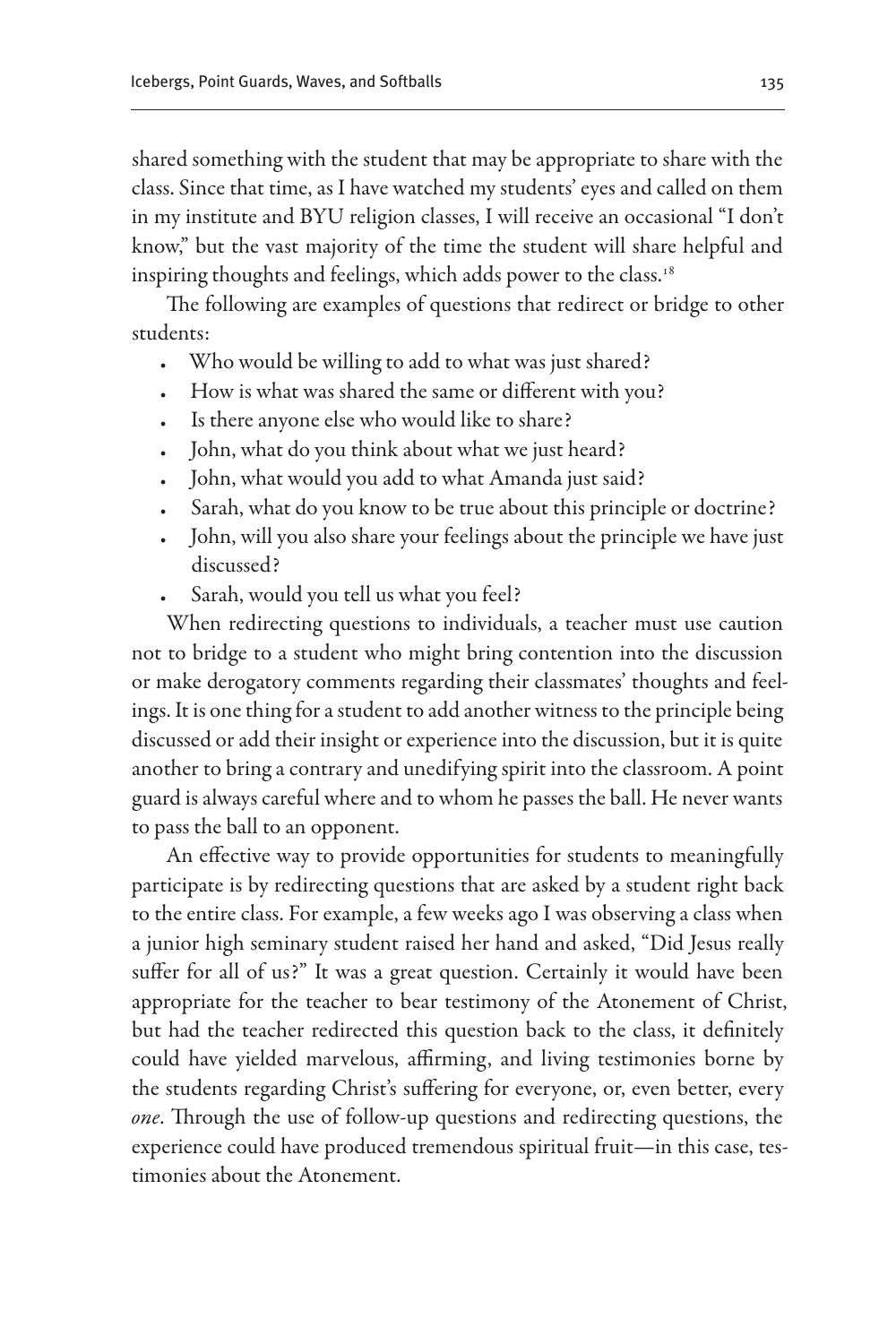In addressing this topic, President Packer wrote, "How easy it is for a teacher to respond quickly to simple questions, to close a conversation that might have ignited a sparkling and lively class discussion. The wise teacher deftly and pleasantly responds, 'That's an interesting question. What does the class think of this?' Or, 'Can anyone in the class help with this interesting problem?' A simple two-way conversation, and you've involved the whole class and their minds come alive and are open to teaching."19

A one-dimensional chart shows the interaction between the Holy Ghost and the teacher and the student (see figure 1). The most significant questions the teacher can ask are those questions that are prompted (asked) by the Lord through the teacher, and the most meaningful responses from the students are those that are "received" or revealed to the student by the Holy Ghost. Through discernment, we might sense when such interactions have occurred between the Holy Ghost and students.



However, by adding another dimension to our chart (see figure 2), we can see that the Holy Ghost interacts not only between the teacher and student, but also between individual students as well. Such interactions between students can be spirit-filled and result in testimonies being strengthened, lives touched, and understandings increased. Likewise, when students meaningfully share their thoughts and feelings about truth, the outcome is often edification. In speaking about edification, Elder Scott said, "To me, the word *edified* means that the Lord will personalize our understanding of truth to meet our individual needs and as we strive for that guidance."<sup>20</sup> That personalized understanding comes as we study truth, and as we hear our teacher and classmates speak truth that has been revealed to them. The Lord describes this exchange between the Spirit, teacher, and students in Doctrine and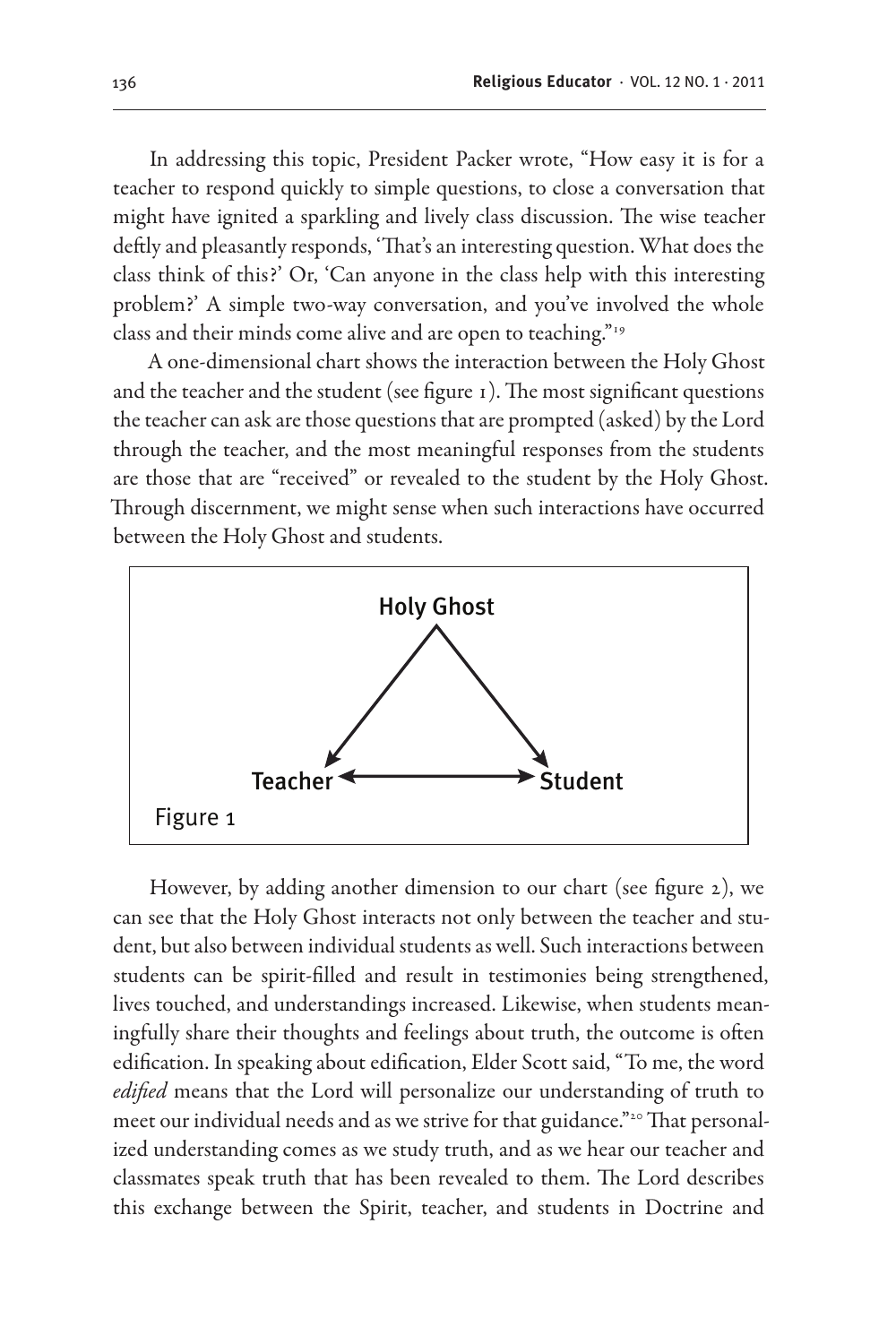Covenants 88:122: "Appoint among yourselves a teacher, and let not all be a spokesmen at once; but let one speak at a time and let all listen unto his sayings, that when all have spoken that all may be edified of all, and that every man may have an equal privilege."



On one occasion I observed a lesson where the Spirit was strongly active between the teacher and members of the class. It occurred while the teacher was helping his students apply the New Testament scripture mastery scriptures to their personal challenges. The teacher asked his students to anonymously write down a trial or struggle they were currently experiencing. As the students wrote their responses, the teacher circulated around the class, collected the papers, and shuffled them to preserve their anonymity.

After the teacher had collected all of the papers, he took one and read it to the class. It read, "I have a friend who is struggling with addiction." The teacher said to the class, "Let's help this person by sharing with them scripture mastery scriptures that you think would help their friend." After a short pause, a student raised her hand and said, "I think Matthew 5:14–16 might help." She continued, "I think knowing that we are the light of the world helps. We are examples to others and addictions take away from the light we hold and when we don't have the light we can't share it with others." Continuing, she said, "Also, light makes us feel good, and when we lose it it's no fun." Her concluding comment was, "We need light." The teacher thanked her and then asked, "Who else would like to help?" Another young woman raised her hand and said, "I think the answer is in Luke 24:36–39." The teacher simply said, "Okay, how?" The young woman answered, "I know these verses are about the Resurrection, but when I think of them I also think of the Atonement."21 She then testified, "I think the thing that helps us overcome addictions the most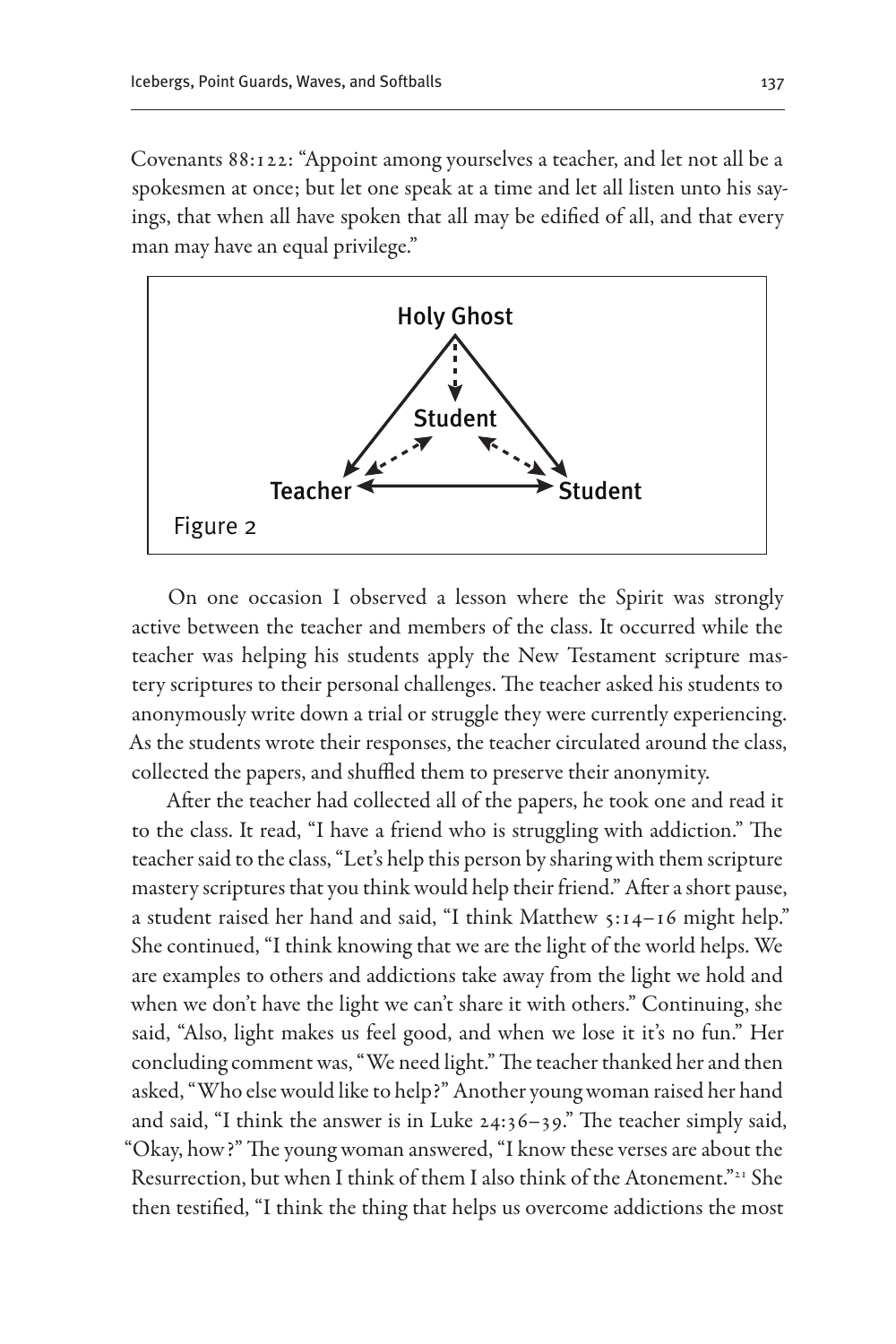is the Atonement of Christ." Finally, she sincerely added, "The Lord gives us the strength to resist temptations, and he gives us the strength to break addictions." She said, "The key is Christ; we just need to let him help us."

By then a few more hands were lifted in the air, and students continued to share scriptures that would help a class member to in turn help a friend. Then the teacher read the next trial. The cycle was repeated one more time, with students sharing scriptures and providing insightful comments. The teacher was definitely directing an effective discussion. In fact, it was like he was conducting an orchestra with students beautifully sharing their part with richness and quality that made the class a living work of art.

#### **Waves: An Unrushed Atmosphere**

Another idea for directing effective discussions is to withstand the temptation to prematurely end a discussion when you and your students are experiencing a marvelous faith-promoting conversation. Oftentimes we feel the weight of the unfulfilled teaching outline, and we move the class away from a spiritually nourishing experience that is fortifying faith, renewing hope, and having a profound effect on our students. When we feel those times when the Spirit is rich and deeply edifying, it is wise to continue the discussion, even if we do not get to the end of our outline. I have heard this referred to as "riding the wave." Once you are on a great wave, continue to ride it while it lasts. If it lasts too long, you will feel it and know it is time to move on, but many times we can abandon the wave too early. By riding the wave, we allow the Holy Ghost time to testify of pure truth that is impressed into the minds and hearts of the listeners.

Recently I watched a class ride a wonderful wave. The class was speaking about times when they had "wrestled" with God in "mighty prayer" (Enos 1:2, 4). As the students shared their experiences, the Spirit washed over the entire class. One young man told of an experience where he had recently learned the Lord wanted him to focus on preparing for his mission rather than on obtaining an athletic scholarship. He had prayed to the Lord for direction in his life, and he gradually received perspective and peace. This young man concluded his experience by simply sharing pure truth. He said, "We must keep the Lord as our most important priority in our life." The teacher paused and then asked him to state the truth again. It was one of those spiritual moments, where pure truth was spoken, and the entire class became still. Finally the teacher broke the silence and bore his own testimony.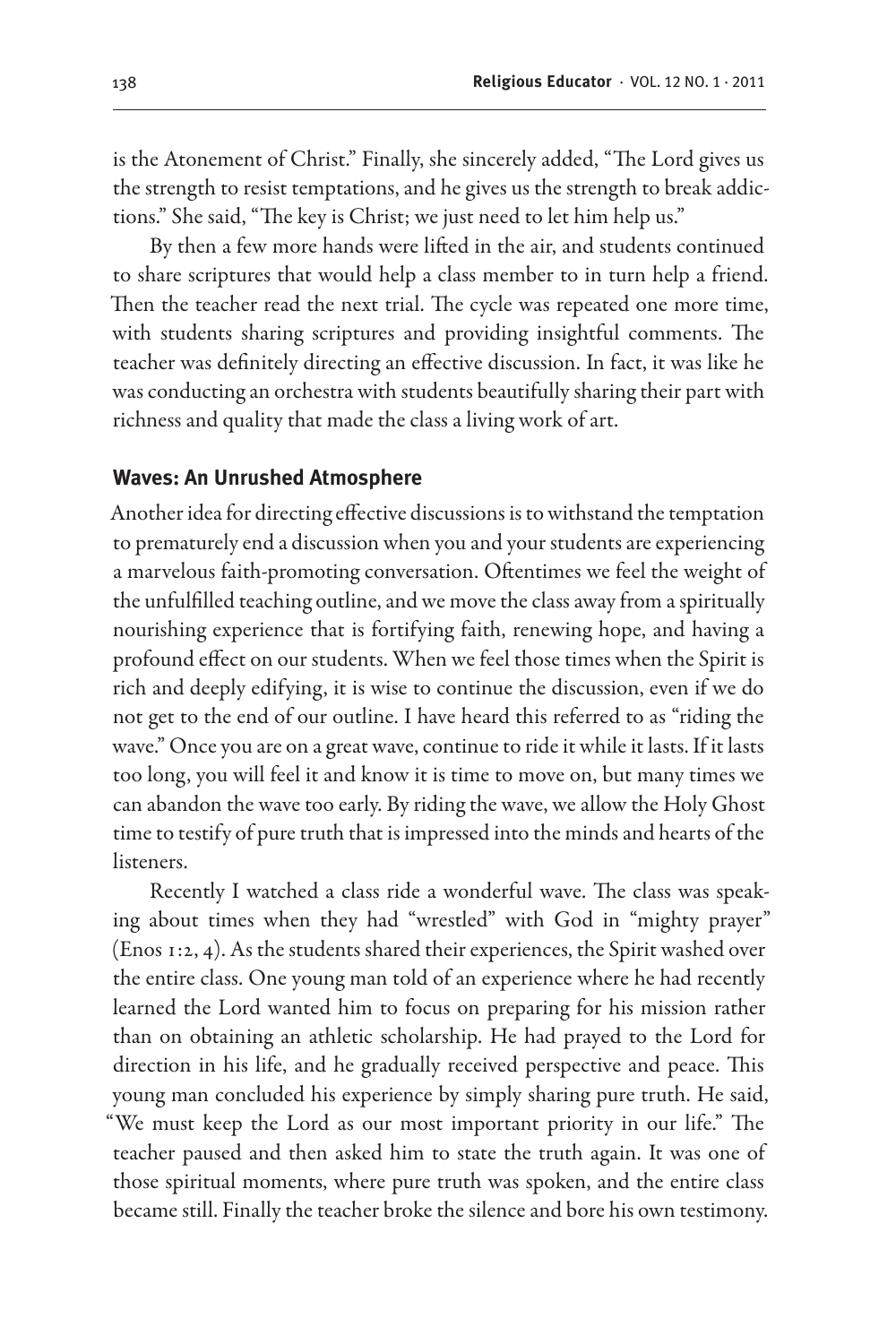His testimony was like an exclamation point to the lesson. The class had ridden a wonderful wave that was exhilarating and stimulating for the entire class.

In speaking about this topic, Elder Scott said, "Remember, your highest priority is not to get through all the material if that means that it cannot be properly absorbed. Do what you are able to do with understanding. Determine according to the individual capabilities and needs of your students, what is of highest priority. If a key principle is understood, internalized, and made part of the students' guidebooks for life, then the most important objective has been accomplished.The best measure of the effectiveness of what occurs in the classroom is to observe that the truths are being understood and applied in a student's life."22



Once you are on a great wave, continue to ride it while it lasts.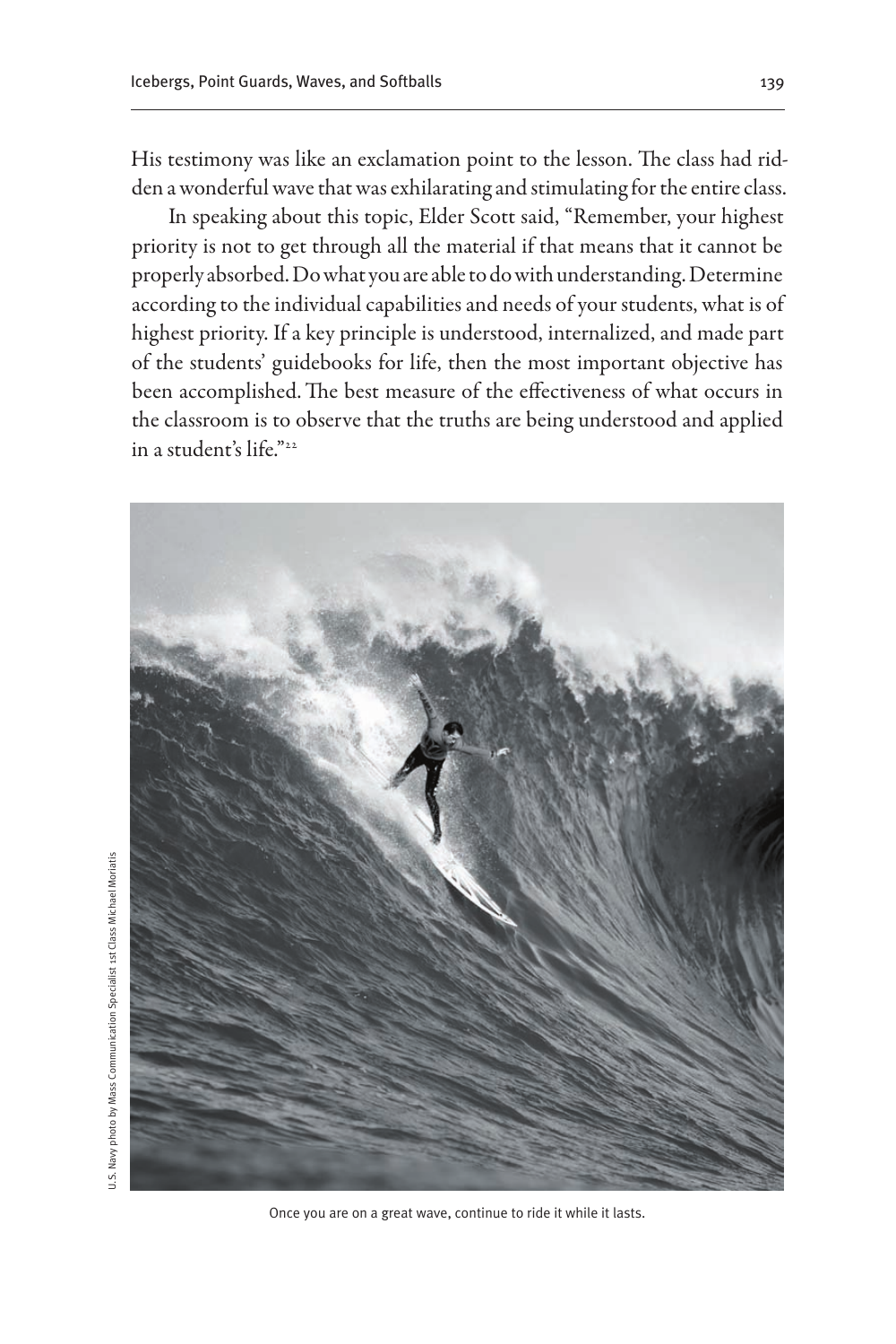In a Worldwide Leadership Training Meeting, Elder Jeffrey R. Holland spoke on the importance of teaching in an unrushed atmosphere:

In discussing preparation, may I also encourage you to avoid a temptation that faces almost every teacher in the Church; at least it has certainly been my experience. That is the temptation to cover too much material, the temptation to stuff more into the hour—or more into the students—than they can possibly hold! Remember two things in this regard: first of all, we are teaching people, not subject matter per se; and second, every lesson outline that I have ever seen will inevitably have more in it than we can possibly cover in the allotted time.

So stop worrying about that. It's better to take just a few good ideas and get good discussion—and good learning—than to be frenzied, trying to teach every word in the manual. . . .

An unrushed atmosphere is absolutely essential if you are to have the Spirit of the Lord present in your class. Please don't ever forget that. Too many of us rush. We rush right past the Spirit of the Lord trying to beat the clock in some absolutely unnecessary footrace.<sup>23</sup>

I have heard an area director share the following counsel with teachers who struggle with rushing too fast and trying to cover too much material. He simply advised, "Slow down; teach less; ask a question." By so doing, he felt students would actually gain more from the experience. He explained that when we slow down, cover less, and engage students by asking a question, they will learn more, feel more, absorb more, and walk away with more than if we try to "hydrate them with a fire hose."

Sometimes it is helpful to remind ourselves that we will not be the last teacher ever to teach the students. They will learn additional principles throughout their life in personal study as well as in future church settings. Since we cannot teach them everything, we must choose to teach them principles that are most meaningful and applicable to their lives right now in a way that will have lasting impact.<sup>24</sup>

*Teaching the Gospel* suggests that we (a) carefully prepare and plan the discussion, (b) conduct the discussion under the influence of the Holy Ghost, (c) plan a discussion so that students are seeking, asking, and knocking, (d) call on students by name, (e) give students time to think, and  $(f)$  listen to students' answers and acknowledge the response in a positive manner.<sup>25</sup>

Another suggestion is that teachers should not be overly concerned if a student's comment seems to be taking the discussion in a direction that was not intended. Because we are teaching students and not lesson outlines, through the promptings of the Spirit the discussion will be guided at times away from our plan into a direction that is most fertile for our students. Just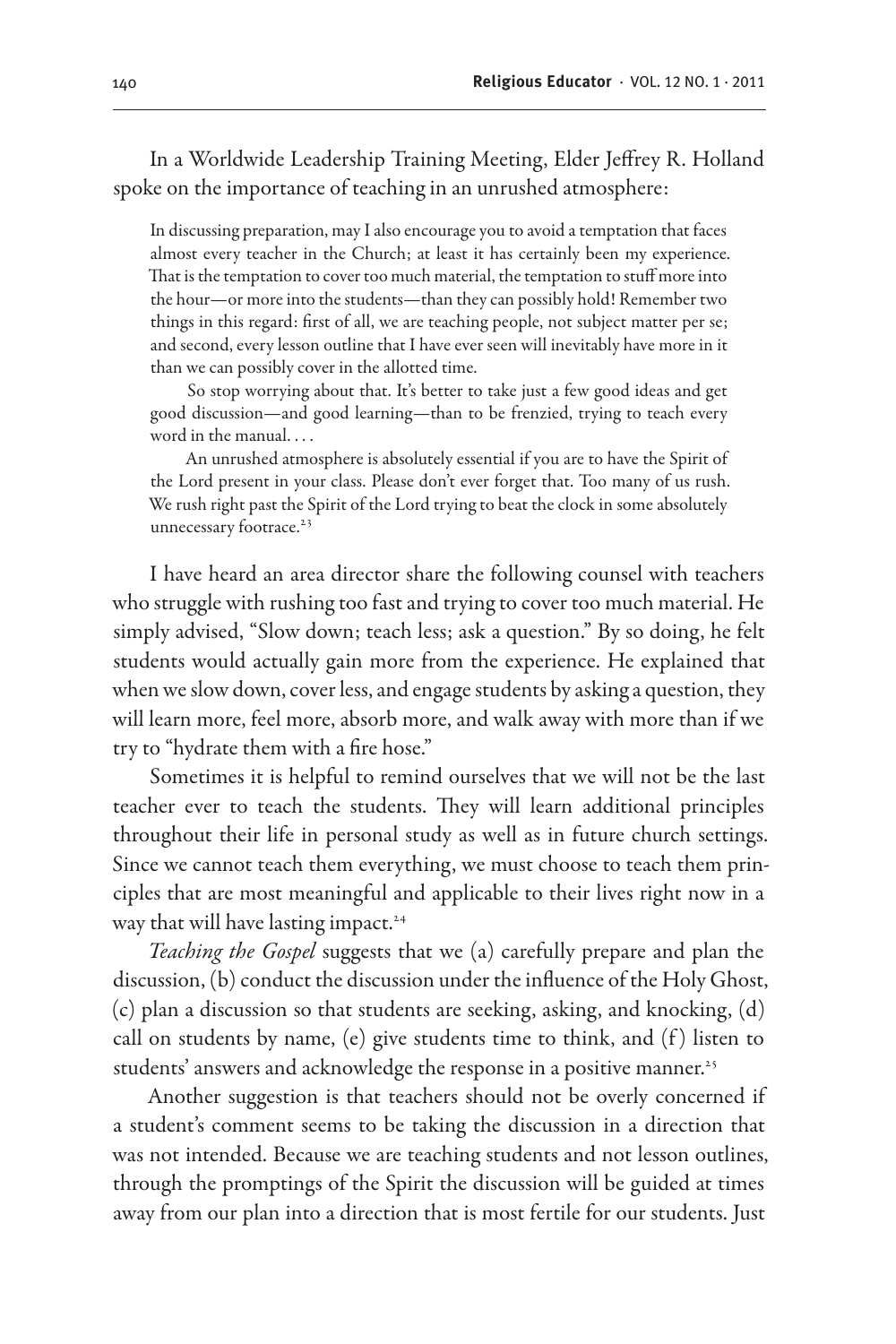as the Liahona guided Lehi and his family into the "most fertile parts of the wilderness," so too can our discussions be directed to those "fertile parts" that will bless and benefit our students the most (see 1 Nephi 16:14, 16). However, if the teacher feels the discussion is not fruitful, he or she can direct the discussion back on course so that it is more productive.

#### **Cautions**

Chad Webb offered the following caution and challenge that applies to asking questions and directing discussions. He stated, "Programs and teaching practices are important, but only to the extent that they accomplish the desired outcome, and that outcome is the conversion of students. Therefore, the challenge and the opportunity that is ours is to identify and implement ways of inviting the Holy Ghost into the learning experience more often and with more power."26 In other words, asking good questions and directing effective discussions are simply the means to a greater end, which is to help our students become converted. Elder Scott counseled, "Will you pray for guidance in how to have truth sink deep into the minds and hearts of your students so as to be used throughout life? As you prayerfully seek ways to do that, I know that the Lord will guide you." $27$ 

Next, it is important to remember that, with any teaching practice, there is always a danger to overuse it. Students who are met with follow-up questions or redirecting questions after every single comment could become weary if this practice becomes monotonous or tedious. It is far more effective to use any teaching practice wisely and providentially.

 Another caution: some questions are too personal to discuss in class. Teachers should not ask questions that probe into the private areas of life. For example, it is unwise to ask specific questions about past sins and worthiness. Qualifying certain questions with statements like "Without disclosing any sins, how do you feel about . . . ?" Or, "If it is not too personal, what do you think regarding . . . ?" There are times when it is wise to remind students of important boundaries of propriety. More personal questions can be asked rhetorically, and are best answered only in the minds of our students.

Finally, in regards to stimulating good discussions, teachers of the gospel have been cautioned not to use adversarial debate, controversy, speculation, or sensationalism as the catalyst of a good discussion. In speaking of avoiding adversarial discussions, Elder Dallin H. Oaks gave the following counsel: "The Lord's prescribed methods of acquiring sacred knowledge are very different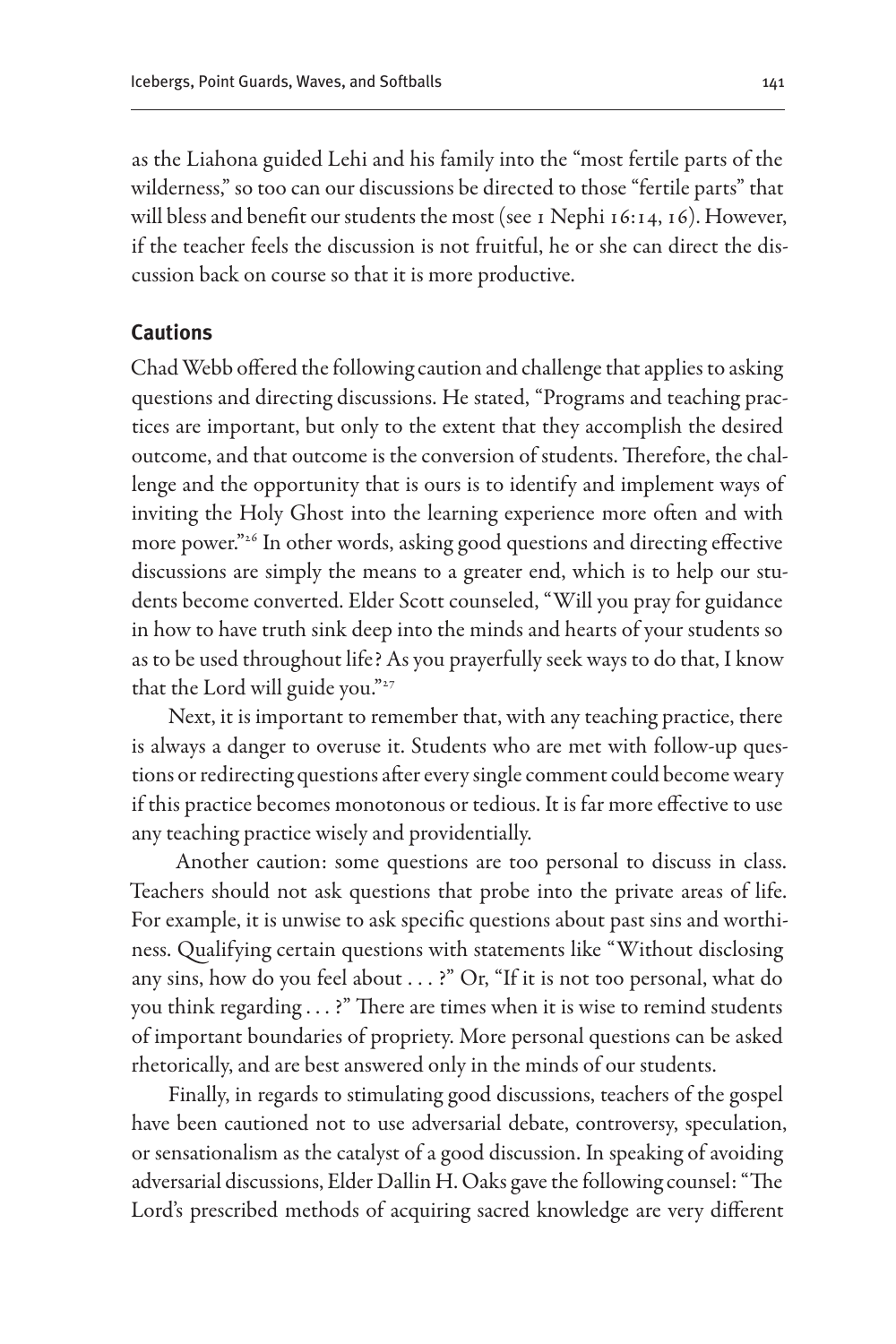from the methods used by those who acquire learning exclusively by study. For example, a frequent technique of scholarship is debate of adversarial discussion, a method with which I have had considerable personal experience. But the Lord has instructed us in ancient and modern scriptures that we should not contend over the points of doctrine (see 3 Nephi 11:28-30; D&C 10:63).... Techniques devised for adversary debate or to search out differences and work out compromises are not effective in acquiring gospel knowledge."28 *Teaching the Gospel* cautions teachers and counsels that they should avoid asking a "controversial question just to stimulate a lively discussion. This may frustrate the students and create contention in the class, which grieves the Spirit."<sup>29</sup>

#### **Softballs: A Quieter Class**

One of the greatest challenges (if not *the* greatest) that teachers face in asking questions is when a class will not respond to them or will not engage in an effective discussion. In classes that are predominantly comprised of passive, nonparticipative, or shy students, the teacher finds himself or herself carrying the bulk of the load from the beginning to the end of class. These classes seem long and are often boring and tedious for the teacher and the students.

This past summer we spent time in an in-service training meeting discussing ideas that would help us work with reticent students and classes. During this meeting we brainstormed what we can do as teachers to help students open up and verbally participate more.

One of the items we discussed is making sure we give our students adequate time to formulate their answers. In speaking on this point, Elder Neal A. Maxwell said, "Provide moments of deliberate pause. The Spirit will supply its own 'evidence of things not seen.' And don't be afraid of inspired silences."30 Often the best responses come after a period of "inspired silence." One experienced teacher wrote,

Like most people, I am conditioned to interpret silence as a symptom of something gone wrong. . . . Panic catapults me to the conclusion that the point just made or the question just raised has left the students either dumfounded or bored, and I am duty-bound to apply conversational CPR. . . . But suppose my panic has misled me and my quick conclusion is mistaken. Suppose that my students are neither dumbfounded nor dismissive but digging deep; suppose that they are not ignorant or cynical but wise enough to know that this moment calls for thought; suppose that they are not wasting time but doing a more reflective form of learning. I miss all such possibilities when I assume that their silence signifies a problem.<sup>31</sup>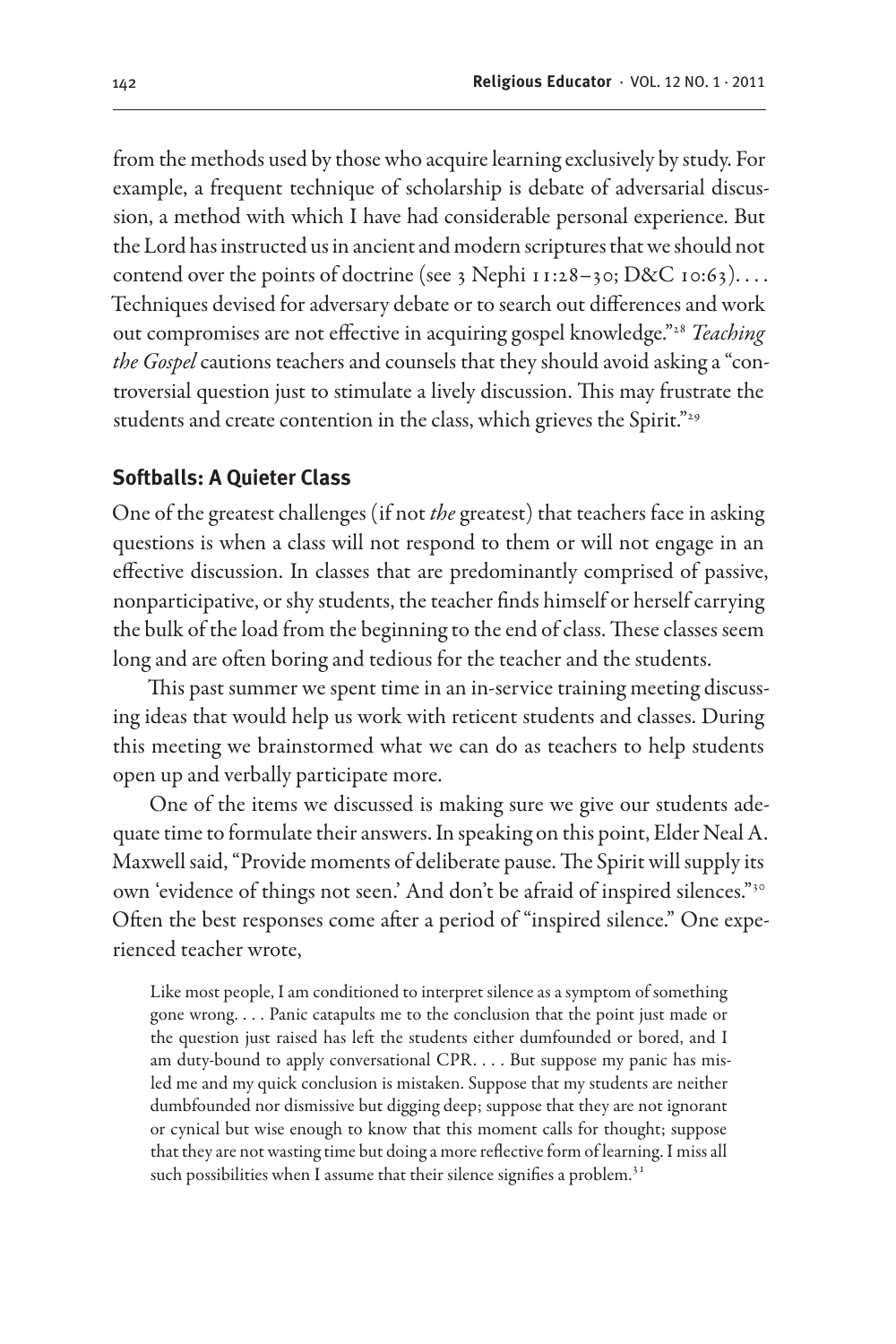"Be patient!" is the counsel given to teachers in *Teaching the Gospel* regarding these times of silence when no one responds to the question. Continuing, the handbook reads, "Students often need time to find the answer in the scriptures or to think about the question and what they want to say. The silence should not trouble the teacher if it does not go on too long. On the other hand, sometimes there is no response because the question is not clear. If this is the case, the teacher may need to rephrase the question or ask the students if they understand what was asked."32

We also spoke about the advantage of speaking directly with our students about the importance and spiritual benefit of responding to questions. *Teaching the Gospel* says, "From time to time, teachers can remind students of what they can do to encourage the Spirit of the Lord to be with them. . . . The discussion could also focus on behaviors that . . . are pleasing to the Spirit,"33 including "opening our mouths" (D&C 28:16). Elder David A. Bednar stated, "Are the students we serve acting and seeking to learn by faith, or are they waiting to be taught and acted upon? Are you and I encouraging and helping those whom we serve to seek learning by faith? You and I and our students are to be anxiously engaged in asking, seeking, and knocking (see 3 Nephi 14:7)." Elder Bednar added, "Learning by faith requires spiritual, mental, and physical exertion and not just passive reception. It is in the sincerity and *consistency*  of our faith-inspired action that we indicate to our Heavenly Father and His Son, Jesus Christ, our willingness to learn and receive instruction from the Holy Ghost."34 In this same regard, Elder Scott succinctly stated, "When you encourage students to . . . respond to a question, they signify to the Holy Ghost their willingness to learn."35

If students understand the importance of responding to questions, not just as "recording devices that play back information for a class discussion ... with little thought of future use,"<sup>36</sup> then the miracle of edification and the deepening of conversion can take place. One administrator commented that the most meaningful spiritual experiences he has observed in the classroom are when students share their thoughts, feelings, and experiences with the class. Elder Scott summarized this principle by stating, "Assure that there is abundant participation because that use of agency by a student authorizes the Holy Ghost to instruct. It also helps the students retain your message. As students verbalize truths, they are confirmed in their souls and strengthen their personal testimonies."37 Elder Carlos E. Asay succinctly stated, "A pure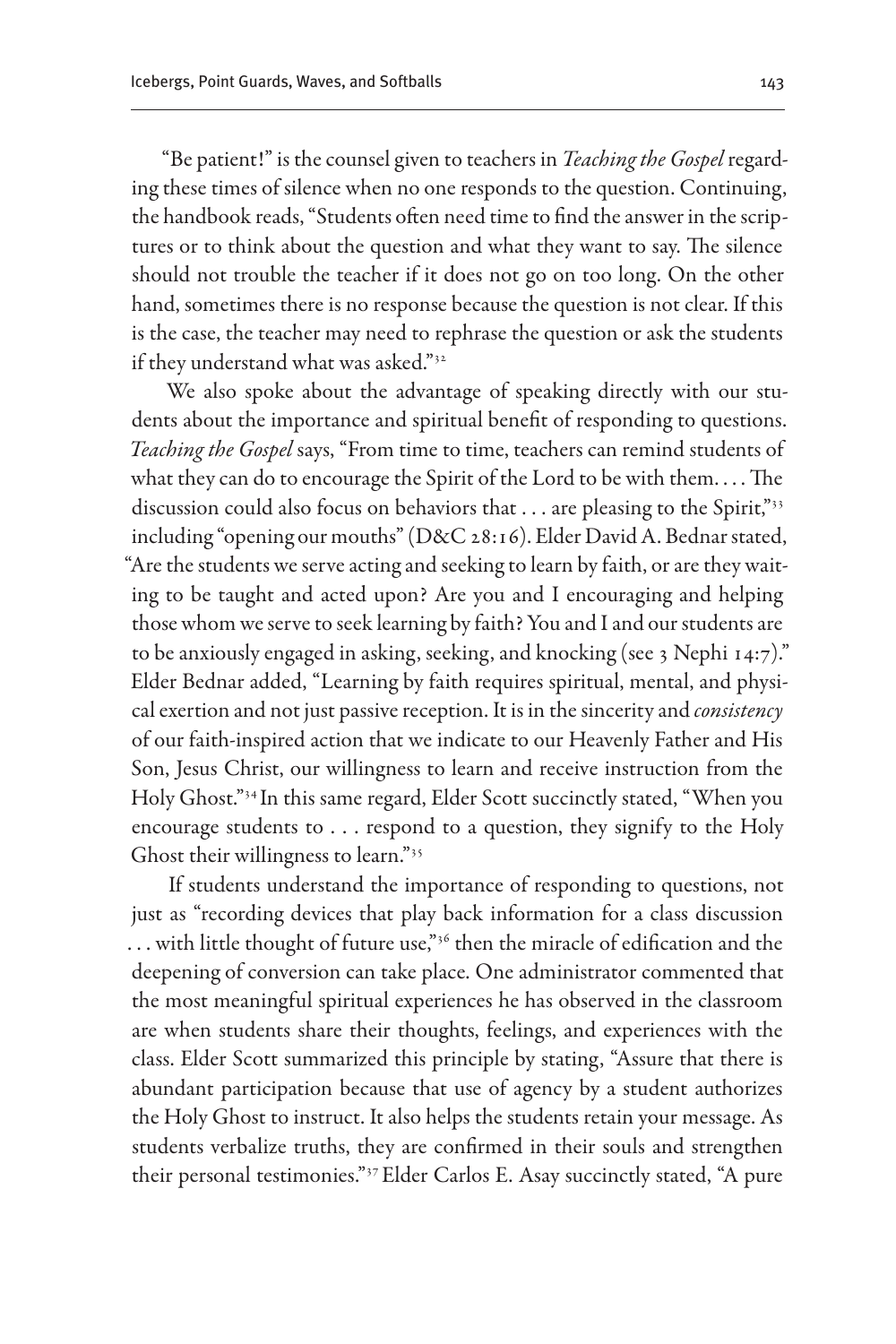doctrine taught by a pure [young] man or [young] woman with pure motive will result in a pure testimony."<sup>38</sup>

In our summer in-service we also discussed the importance of creating a safe atmosphere where students feel free to share what is on their mind and in their heart. Criticism, put downs, and other tactics that make students feel dumb after they make comments are not tolerated in such a class. Additionally, teachers can emphasize that there is no such thing as a "dumb question" or a "dumb comment," and those times when students miss the target in their response, a wise teacher can carefully rescue them by saying, "You know what, I asked the question wrong. Let me reword it and ask it again."

Along with this point, teachers can also foster a spirit of inquiry in class. As students feel comfortable in asking, seeking, and knocking, they can receive answers to their questions. It is wonderful to observe classes where students freely raise their hands to ask questions that they are pondering and to watch the teacher and the other students assist by sharing with the inquisitive student what they know. It is good to see several hands up in the air, each with either a question or a thought about the principle that is being discussed. In these types of settings students feel secure to earnestly ask, seek, and knock, and as a result their questions are answered. When the spirit of inquiry exists in a class, students spontaneously ask those questions that are relevant to their own understanding, lending to an active classroom experience.

Another way we discussed that can help students verbally participate more is by asking some students easier questions at first to break the ice. As students respond to simpler questions first, it will often prime the pump so that they will feel the desire to continue in the discussion. This idea of first asking a simpler question is like lobbing a softball to students. As we "lob softballs," it can help some students build confidence as well as increase their desire to continue participating.

Many of us have either taught or witnessed an inexperienced batter learn to hit a ball (typically using a plastic ball and an oversized plastic bat). Usually, the pitcher draws near to the hitter, and then asks him or her to "check swing" the bat. Then the pitcher tries with precision to pitch the ball in the exact location where the bat was just swung. Once the inexperienced batter (usually a small child) hits the ball, the pitcher (usually a parent) is verbally supportive, validating, and congratulatory. Likewise, when a teacher lobs a softball—an easier question—at a student, the teacher is providing the student with a simple, easy-to-answer question. Once the student makes contact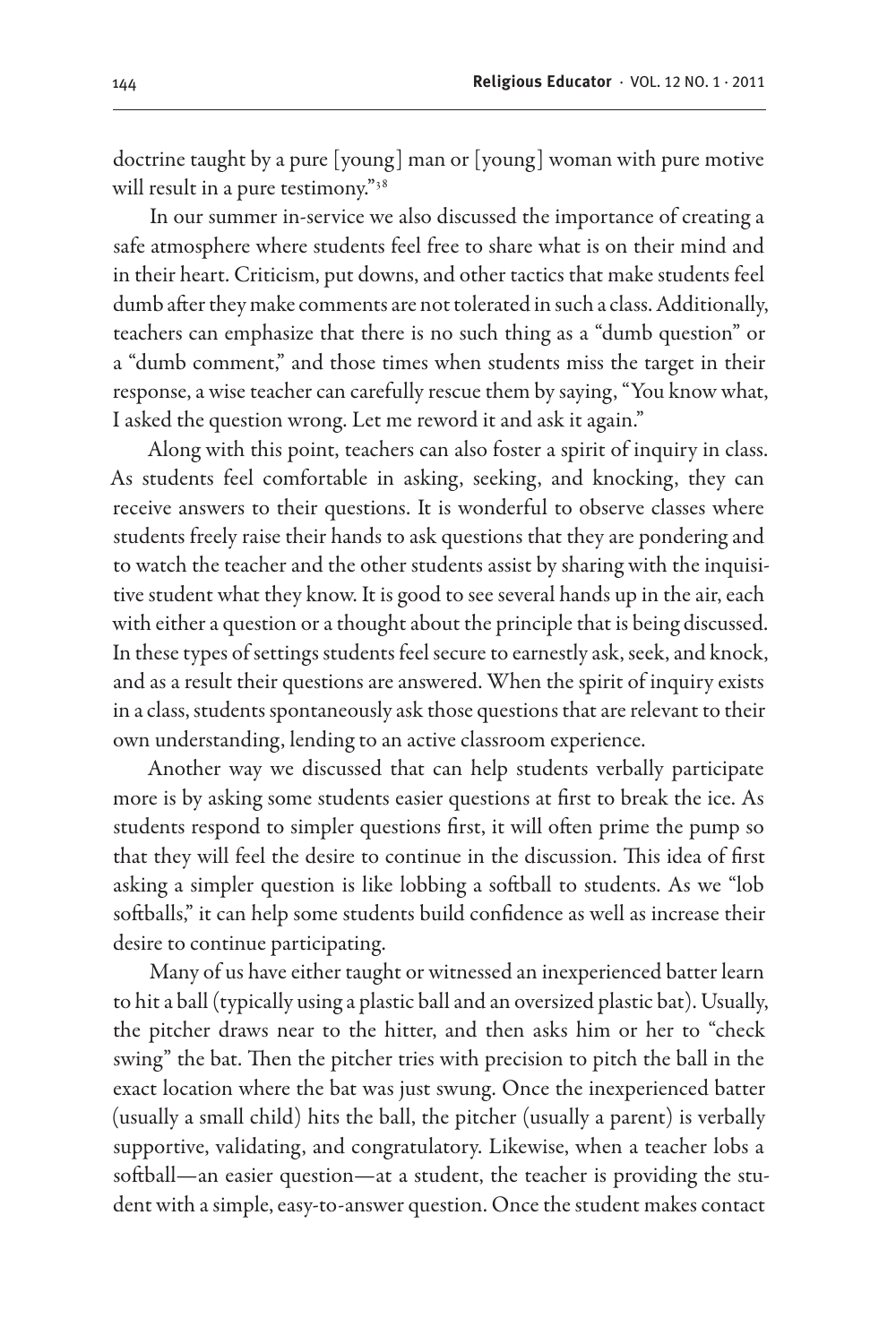and answers the question appropriately, the teacher can then positively reinforce the student. This positive, genuine reinforcement has an encouraging effect on students. It can help students to try again and participate more. *Teaching the Gospel* states, "Those students who know they are loved, respected, and trusted by their teacher are most likely to come to class ready to learn."39 Furthermore, as our students know their thoughts and feelings are valued, they will often feel more comfortable and participate in sharing their testimonies, experiences, questions, and ideas.

Lobbing a softball can also include asking students to respond to the question first on paper. This allows students time to process the question and better formulate their thoughts. This time can also be used for students to ponder and seek for inspired responses. After they have written their thoughts, the teacher calls on them to either read their written comments or to summarize them verbally. Students can do this first in smaller groups, which can be less intimidating, followed by speaking to the class at large. In sum, lobbing softballs can help certain students become more engaged in classroom discussions.

It is important to remember that although some students or classes need soft balls to help them begin to engage in discussions, other students need other, more skillful pitches to help pull them into the game. Some students might find playing softball with a plastic ball and oversized bat not as fulfilling. The principle is to pitch to the needs and abilities of our students.

In our summer in-service meeting, we discussed several other ideas to help reluctant students to share more. The discussion included (a) increasing class unity so students are comfortable in sharing with each other, (b) preparing lessons that are scripture-based and spiritually nourishing so students feel the power and inspiration to share, (c) consistently preparing lessons that are interesting, relevant, and enjoyable, so that healthy learner readiness is maintained<sup>40</sup> (when learner readiness is low, students often do not feel the desire to respond to even good questions), (e) formulating questions for students that require more than the superficial answers of "pray," "go to church," and "read the scriptures" and most importantly,  $(f)$  receiving inspired questions from the Lord.

Chad Webb addressed this topic and said, "Please don't get discouraged if your students don't respond immediately to the opportunity to participate more. There are wonderful blessings that will come as we patiently help them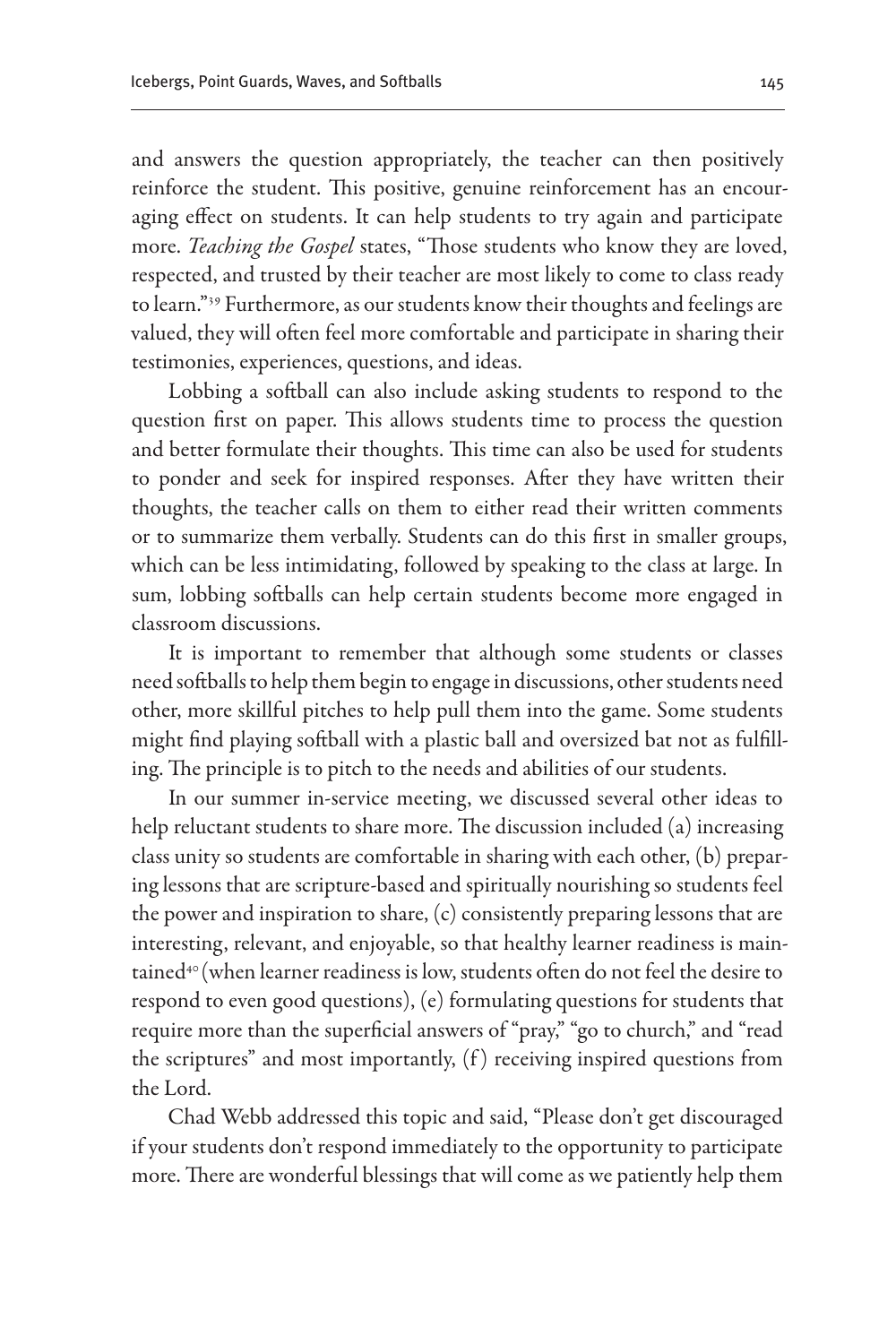to become good learners. It doesn't always happen with our first attempt. It will take some time and some effort."<sup>41</sup>

Finally, Elder Scott stated, "Don't let Satan lead you to underestimate your worth. As a mission president, it was easy to distinguish the difference between a young man or woman who had consistently attended seminary or institute from those who had missed those enriching experiences. You may be discouraged when parents who are able to help their children don't do it. You may be less than enthusiastic when a student comes to class and doesn't appear to be concentrating. *Accept the challenge to get him or her actively engaged*. Don't let Satan lead you to underestimate your worth and the impact for good you have in the lives of students. It can be immense."<sup>42</sup>

#### **Conclusion**

When Jesus appeared to the Nephites, he taught the people for three days. The record informs us that "he did teach and minister unto the children of the multitude of whom hath been spoken, and he did loose their tongues, and they did speak unto their fathers great and marvelous things, even greater than he had revealed unto the people; and he loosed their tongues that they could utter"  $(3 \text{ Nephi } 26:14)$ .

Like Jesus to the Nephites, a modern prophet of God shared his observation about the youth of our day. President Eyring said, "In recent months I have heard deacons, teachers, and priests give talks which *are clearly as inspired and powerful as you will hear in this general conference*. As I have felt the power being given to young holders of the priesthood, I have thought that the rising generation is rising around us, as if on an incoming tide. My prayer is that those of us in the generations which have come before will rise on the tide with them."43

In this paper, I have shared analogies (icebergs, point guards, waves, and softballs) that can help teachers to improve their use of questions and discussions in order to increase understanding and edification. Such questions and discussions provide opportunities for our students to express thoughts and feelings that are inspired by the Spirit. And just as he did in ancient days, the Lord can also loose the tongues of our students so they too can share great and marvelous things. Similarly, as President Eyring said, we too can hear our students respond in ways that are inspired and powerful.

In sum, *Teaching the Gospel* succinctly states, "Effective teaching is edifying teaching, and people are more likely to be edified when they participate in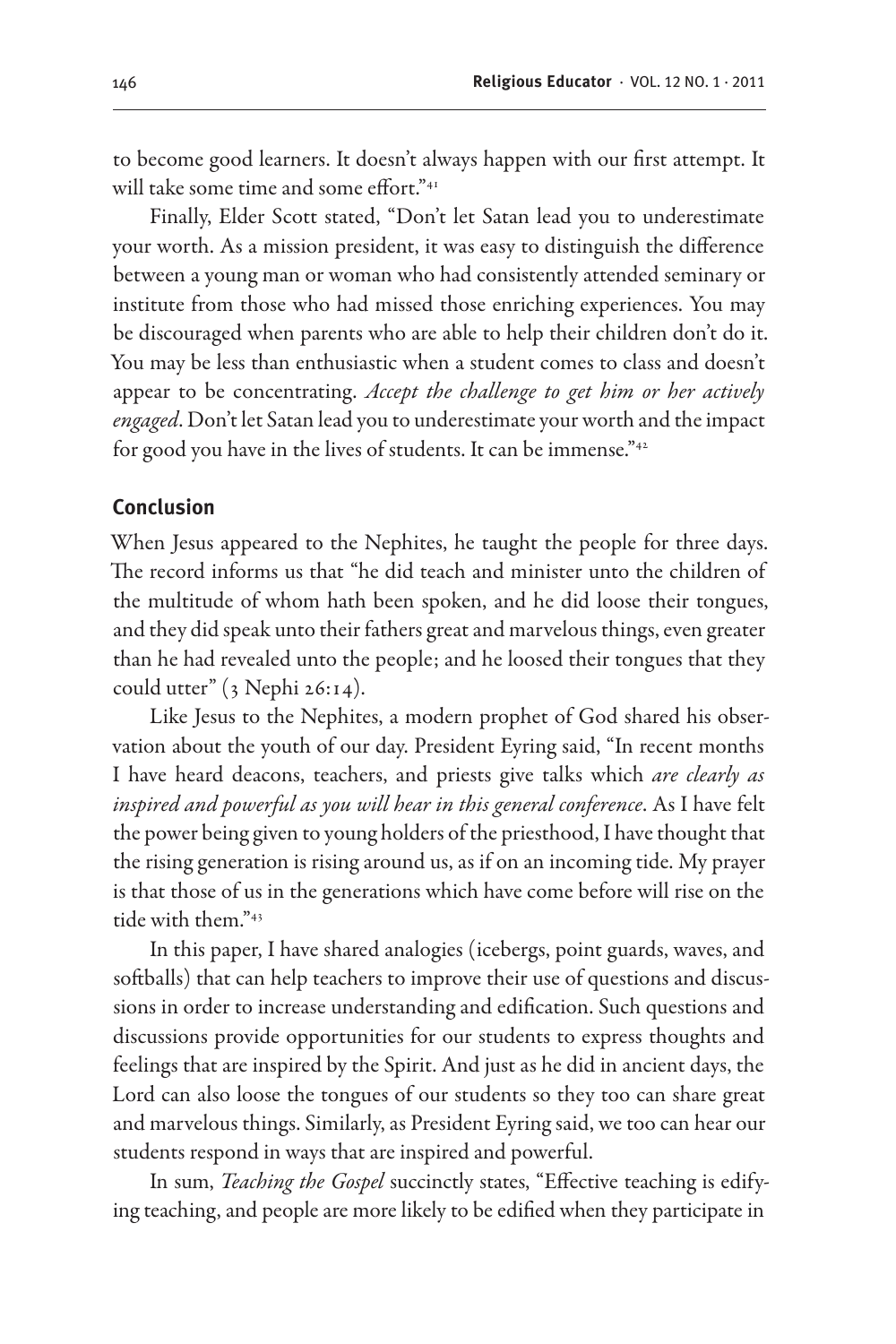learning under the influence of the Spirit. . . . Asking good questions and directing effective discussions are primary ways to encourage that participation."<sup>44</sup> RE

#### **Notes**

1. *Teaching the Gospel: A Handbook for CES Teachers and Leaders* (Salt Lake City: The Church of Jesus Christ of Latter-day Saints, 1994), 37.

2. *Teaching the Gospel*, 37–38.

3. Richard G. Scott, "To Understand and Live Truth,"address to CES religious educators, February 4, 2005, 3.

4. Henry B. Eyring, "The Lord Will Multiply the Harvest," An Evening with Elder Henry B. Eyring, February 6, 1998, 6.

5. Chad H. Webb, "Deepening Conversion," CES satellite broadcast, August 7, 2007, 4; emphasis added.

6. In his book *Teach Ye Diligently*, President Packer teaches, "If we learn in order to serve, to give to others, and to 'feed' others, we will find the acquisition of subject matter much easier. . . . Then there will come to us the full meaning of this scripture; 'He that findeth his life shall lose it: and he that loseth his life for my sake shall find it'" ([Salt Lake City: Deseret Book, 1975], 191).

7. *Teaching the Gospel*, 15.

8. Scott, "To Understand and Live Truth," 6.

9. Seminaries and Institutes of Religion, *The Teaching and Learning Emphasis: Training Document*.

10. Elder S. Dilworth Young taught, "I can testify to you that there will be none of you [who will] have any adventure greater, more thrilling, and more joyful than finding out how to interpret the Spirit which comes into you bearing testimony of the truth. Young folks have to learn how, so do we older folks. We have to find out the technique by which the Spirit whispers in our hearts. We have to learn to hear it and to understand it and to know when we have it, and that sometimes takes a long time" (in Conference Report, April 1959, 59). Similarly, President Thomas S. Monson stated, "As we pursue the journeys of life, let us learn the language of the Spirit" ("The Spirit Giveth Life," *Ensign*, June 1997, 5).

11. An example of this principle is found in Doctrine and Covenants  $6:14-15$ . The Lord taught Joseph Smith Jr. and Oliver Cowdery that "as often as thou hast inquired thou hast received instruction of my Spirit. If it had not been so, thou wouldst not have come to the place where thou art at this time." The Lord continues in the next verse, "Behold, thou knowest that thou hast inquired of me and I did enlighten thy mind; and now I tell thee these things that thou mayest know that thou hast been enlightened by the Spirit of truth."

12. Henry B. Eyring, "Raising Expectations," CES satellite training broadcast, August 4, 2004, 3–4.

13. Boyd K. Packer, "The Candle of the Lord," *Ensign*, January 1983, 54; emphasis in original.

14. Boyd K. Packer, *Let Not Your Heart Be Troubled* (Salt Lake City: Bookcraft, 1991), 15; emphasis in original.

15. *Teaching the Gospel*, 38.

16. *Teaching the Gospel*, 37.

17. "Teaching by the Spirit: A Conversation with Elder Joseph B. Wirthlin and Elder Gene R. Cook," *Ensign*, January 1989, 5.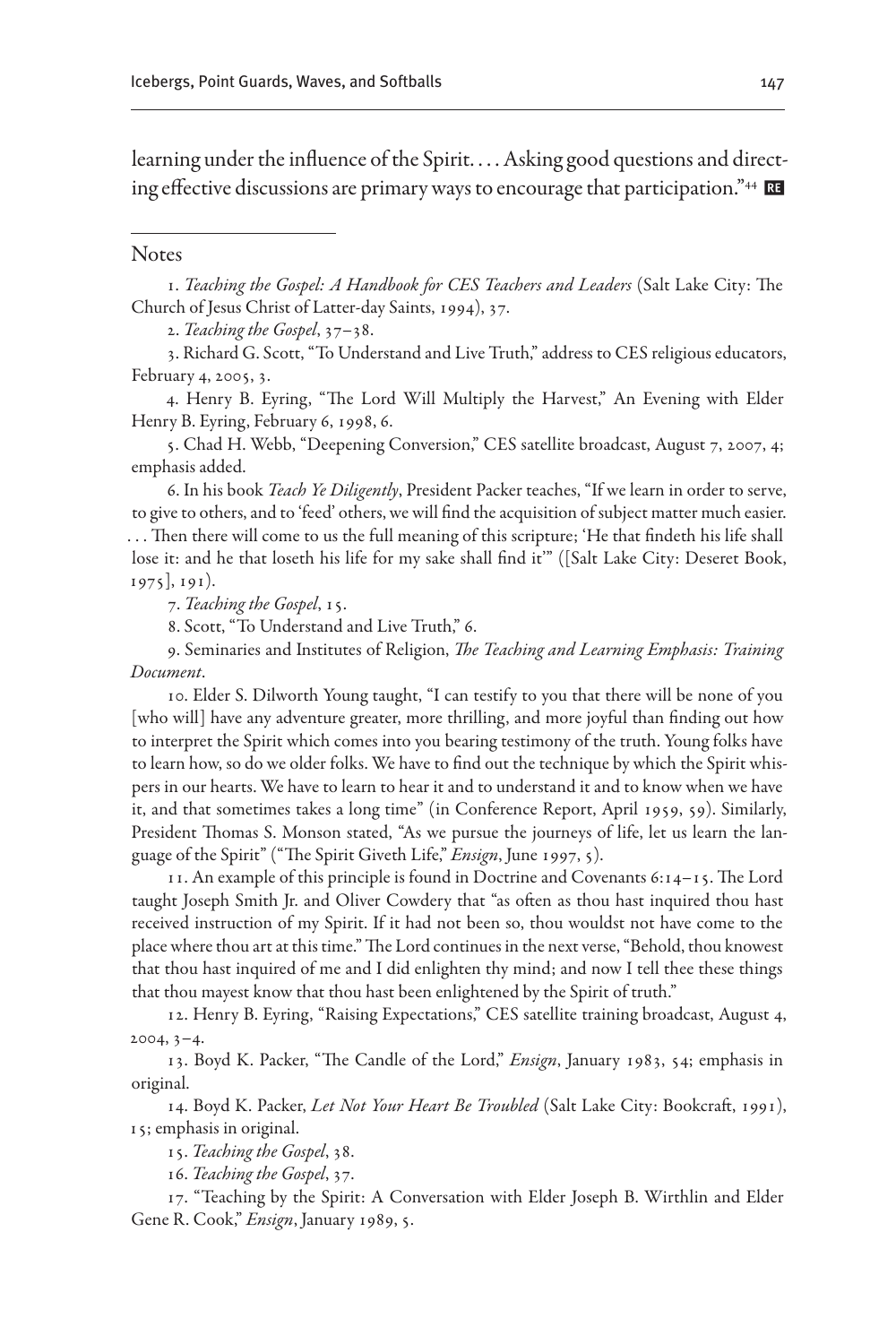18. President Howard W. Hunter stated, "Do not fall into the trap that some of us fall into by calling on the ones who are always so bright and eager and ready with the right answer. Look and probe for those who are hanging back, who are shy and retiring and perhaps troubled in spirit" (*Eternal Investments*, An Evening with President Howard W. Hunter, February 10, 1989, 4). In working with an overzealous student, see Packer, *Teach Ye Diligently*, 172–73.

19. Packer, *Teach Ye Diligently*, 68.

20. Richard G. Scott, "Helping Others to be Spiritually Led," address to religious educators at a symposium on the Doctrine and Covenants and Church history, Brigham Young University, August 11, 1998, 11.

21. A common misconception is that the Resurrection is not part of the Atonement. *Preach My Gospel* states, "The Atonement included His suffering in the Garden of Gethsemane and His suffering and death on the cross, and it ended with His Resurrection" (Salt Lake City: The Church of Jesus Christ of Latter-day Saints, 2004), 52.

22. Scott, "To Understand and Live Truth," 2–3.

23. Jeffrey R. Holland, worldwide leadership training meeting, February 10, 2007, in "Teaching and Learning in the Church," *Ensign*, June 2007, 91.

24. "Teachers should be careful not to end a good discussion prematurely in an attempt to cover all the material they have prepared. What matters most is not the amount of material covered but that class members feel the influence of the Spirit, increase their understanding of the gospel, learn to apply gospel principles in their lives, and strengthen their commitment to live the gospel" ("Gospel Teaching and Leadership," *Church Handbook of Instructions*, Book 2, 304).

25. *Teaching the Gospel*, 38.

26. Webb, "Deepening Conversion," 1.

27. Scott, "To Understand and Live Truth," 2.

28. Dallin H. Oaks, "Alternate Voices," *Ensign*, May 1989, 29.

29. *Teaching the Gospel*, 38.

30. Neal A. Maxwell, "Teaching by the Spirit—The Language of Inspiration," in Old Testament Symposium Speeches, 191, 1–6, also found in Church Educational System, *Teaching Seminary: Preservice Readings* (Salt Lake City: The Church of Jesus Christ of Latter-day Saints, 2004), 38.

31. Parker J. Palmer, *The Courage to Teach* (San Francisco: Jossey-Bass, 1998), 82.

32. *Teaching the Gospel*, 38.

33. *Teaching the Gospel*, 25.

34. David A. Bednar, "Seek Learning by Faith," address to CES religious educators, February 3, 2006, 3; emphasis added.

35. Scott, "Helping Others to be Spiritually Led," 3.

36. Scott, "To Understand and Live Truth," 3.

37. Scott, "To Understand and Live Truth," 3. There are other ways students can demonstrate to the Lord they are willing to be taught by the Spirit. The *Church News* reported, "By way of tradition, BYU—Idaho students hold their scriptures in the air at the weekly devotional assemblies to show they are ready to be taught the word of God. Elder Bednar explained the reason behind the outward symbol of inward preparation that he began seven years ago upon his arrival as the fourteenth president of the university. Elder Bednar stated, "I choked with emotion as I watched you hold up your scriptures today. You may wonder, 'Why does Elder Bednar always have us raise our scriptures?' The answer is simple. Our study and use of the scriptures is an invitation to receive revelation and be tutored by the Holy Ghost" ("New Apostle Addresses BYU—Idaho Students," *Church News*, November 20, 2004, 3).